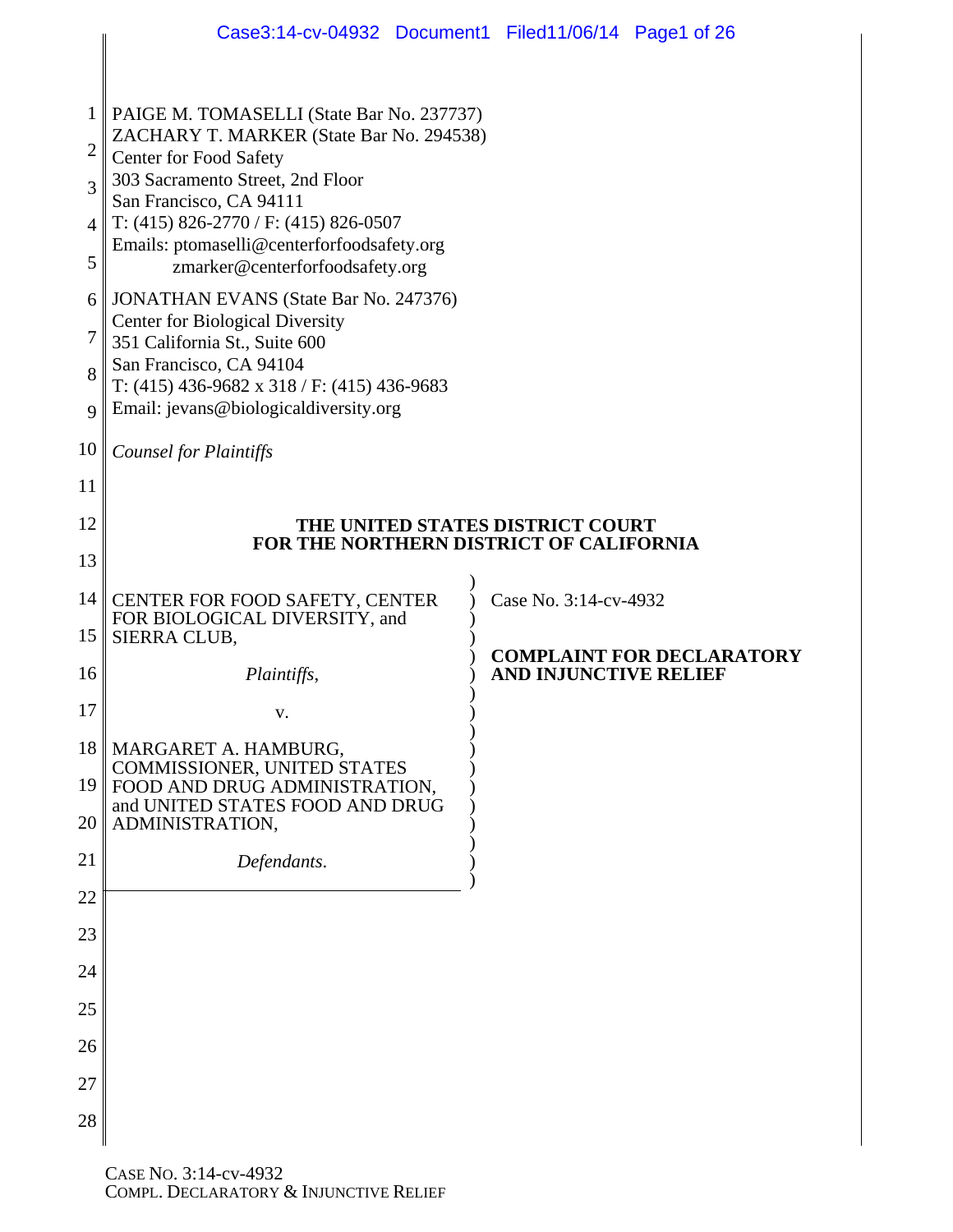# **INTRODUCTION**

1

2 3 4 5 6 7 8 9 10 11 12 13 1. This is an action for declaratory and injunctive relief. Plaintiffs Center for Food Safety, Center for Biological Diversity, and Sierra Club challenge the United States Food and Drug Administration (FDA or the Agency)'s approval of eleven new applications of animal drugs containing ractopamine hydrochloride (ractopamine)—a controversial feed additive banned or restricted in dozens of nations, including all of the European Union and China without conducting the environmental analysis required by the National Environmental Policy Act (NEPA), 42 U.S.C. §§ 4321-70. This suit specifically challenges eleven new and combined animal drugs containing ractopamine that FDA approved for use in more than an estimated one billion pigs, turkeys, and cows from 2008 to 2014. These include new combinations of ractopamine with controversial antibiotics like tylosin, which is in the same drug class as erythromycin, an important human antibiotic; monensin; and the growth-promoting steroid hormone melengestrol acetate (melengestrol).

14 15 16 17 18 19 20 21 2. Plaintiffs are requesting immediate review because the use of ractopamine in food-producing animals poses a risk to humans, animals, and the environment. Ractopamine is a nontherapeutic beta-agonist pharmaceutical that is fed to cattle, pigs, and turkeys to boost growth rates. Scientists have linked ractopamine exposure to numerous adverse health events in humans and animals, including abnormal heartbeat, aggression, hyperactivity, collapse, and even death. Ractopamine is used in areas throughout the country that are habitat for threatened and endangered plants and wildlife, despite its manufacturer's admission that the drug is toxic to plants and aquatic invertebrates.

22 23 24 25 26 27 28 3. FDA approved Topmax, a ractopamine-based animal drug for turkeys, in 2008, and reviewed only a cursory Environmental Assessment (EA) prepared by the drug company applicant in 2001. That EA focused narrowly on the predicted impacts of the limited use of ractopamine alone, on a small segment of the overall market for turkeys, and made no meaningful attempt to address the cumulative impacts of the current use of ractopamine and ractopamine-based combination drugs in the vast majority of pigs, cattle, and turkeys slaughtered for food in the United States. FDA issued a one-page Finding of No Significant Impact (FONSI),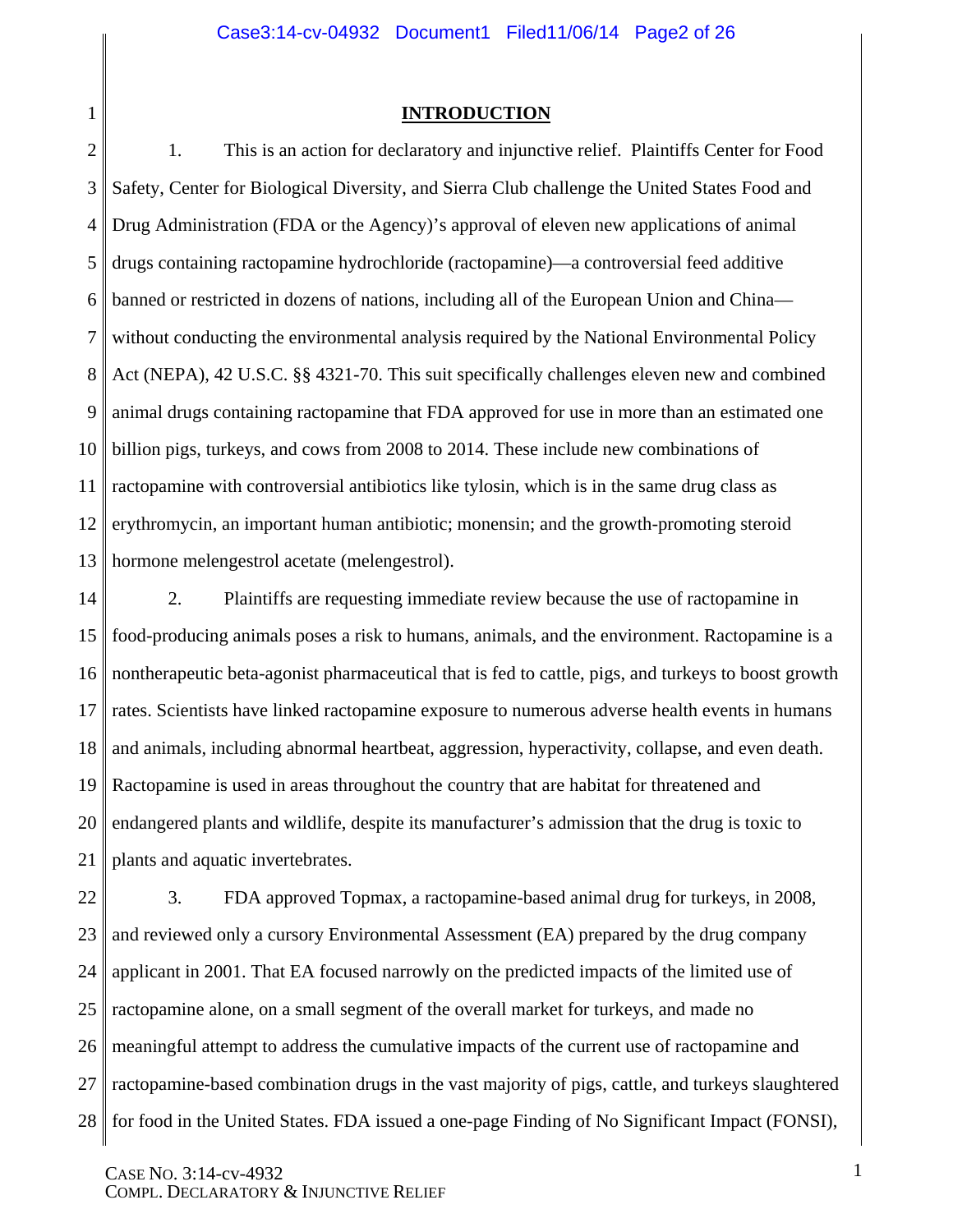#### Case3:14-cv-04932 Document1 Filed11/06/14 Page3 of 26

1 2 3 4 5 6 7 which did not consider any alternatives, did not involve the public in the review process, and did not explain why an EIS was not required by law. FDA did not address the significant changes in the industry that occurred between the time the applicant prepared the EA and when it approved the drug. For instance, the 2001 EA used 1998 statistics for national turkey populations—ten years out of date at the time of approval—and did not account for the growing U.S. pig population, also being fed ractopamine, which increased by nearly ten million animals between 2001 and 2008.

8 9 10 11 4. For ten of the ractopamine-based New Animal Drug Applications challenged in this case, the Agency conducted no NEPA analysis at all. FDA acknowledged that NEPA applied to these supplemental New Animal Drug Applications, but invoked "categorical exclusions" to evade NEPA analysis entirely.

12 13 14 15 16 17 18 19 5. Despite the far-reaching impacts of FDA's approvals of the challenged ractopamine-based combination drugs on uncounted consumers, billions of animals, millions of acres of habitat, and thousands of farm workers, FDA has never prepared an Environmental Impact Statement (EIS) or even an EA of the cumulative human health, worker safety risks, and adverse environmental impacts of the widespread discharge of millions of pounds of these combination drugs into the environment each year. FDA exhibits a pattern and practice of approving increased use and different drug combinations for ractopamine without any public disclosure or analysis.

20 21 22 6. FDA violated NEPA and the Administrative Procedure Act (APA). This Court should set aside FDA's unlawful approvals of ractopamine-based animal drugs, and remand this matter to FDA with instructions to carry out future approvals in accordance with NEPA.

23

#### **JURISDICTION AND VENUE**

24 25 7. This Court has jurisdiction over this action under 28 U.S.C. § 1331 (federal question) and 5 U.S.C. § 702*.* (APA).

26 27 8. Venue is proper in this Court under 28 U.S.C. § 1391(e) because Plaintiff Sierra Club resides in the Northern District of California.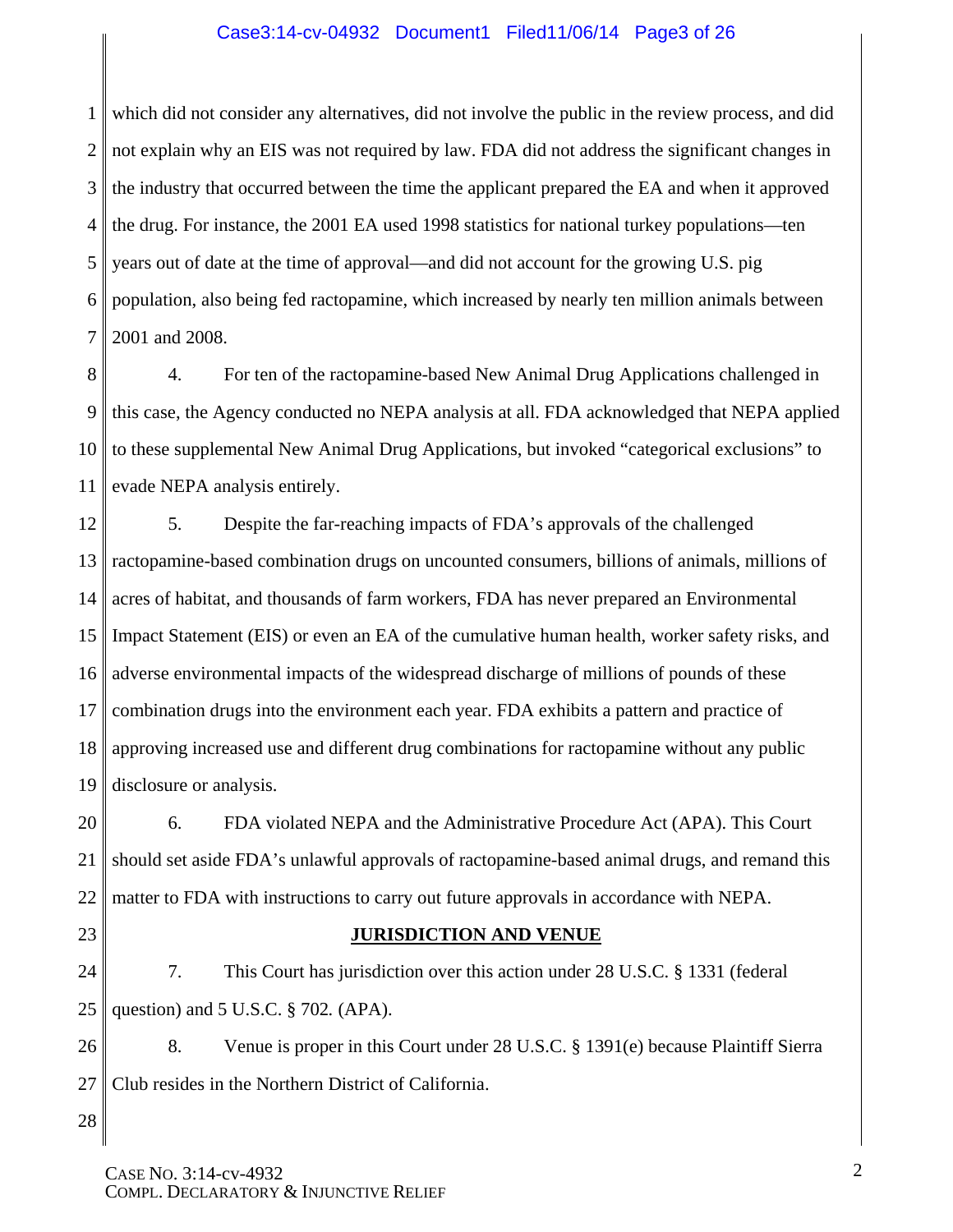1 2 3 9. Plaintiff Sierra Club resides in the county of San Francisco. Accordingly, assignment to the San Francisco Division or the Oakland Division is proper pursuant to Civil Local Rules 3-2(c) and (d).

4 5 6 10. This Court may award all necessary injunctive relief pursuant to the APA, 5 U.S.C. § 706(1), and may award declaratory relief pursuant to the Declaratory Judgment Act, 28 U.S.C. §§ 2201-02.

#### **PARTIES**

8 9 10 11 12 13 14 15 16 17 11. Plaintiff Center for Food Safety (CFS) is a public interest organization with more than 500,000 members, and offices in San Francisco, California; Portland, Oregon; Honolulu, Hawai'i; and Washington, District of Columbia. CFS's mission is to protect the public's right to know how their food is produced. CFS is dedicated to protecting human health and the environment by curbing the proliferation of harmful food production technologies, such as animal factories or concentrated animal feeding operations (CAFOs), and instead promoting sustainable agriculture. CFS was established for the purpose of protecting the public by challenging harmful food production technologies and promoting sustainable alternatives. CFS works to inform, educate, and counsel its members and the public on the harm done to human health, animal welfare, and the environment by industrial agriculture.

18 19 20 21 22 23 12. CFS regularly comments on agency actions, EAs, and EISs. CFS utilizes legal petitions for rulemaking, public education, grassroots organizing, media outreach, and when necessary, litigation, to promote transparency and accountability in the factory farm and industrial agriculture industry. CFS has a procedural interest in commenting on any NEPA documents concerning ractopamine-based animal drugs, and an organizational interest in ensuring that the environmental and human health risks of animal drugs are fully analyzed.

24 25 26 27 13. CFS members have an aesthetic interest in keeping the areas where they recreate, hike, watch birds, swim, and live free of manure contaminated with ractopamine, antibiotics, and steroids. Use of ractopamine, antibiotics, and steroids compromises native ecosystems and wildlife, and injures the aesthetic and recreational interests of those who seek to protect and

28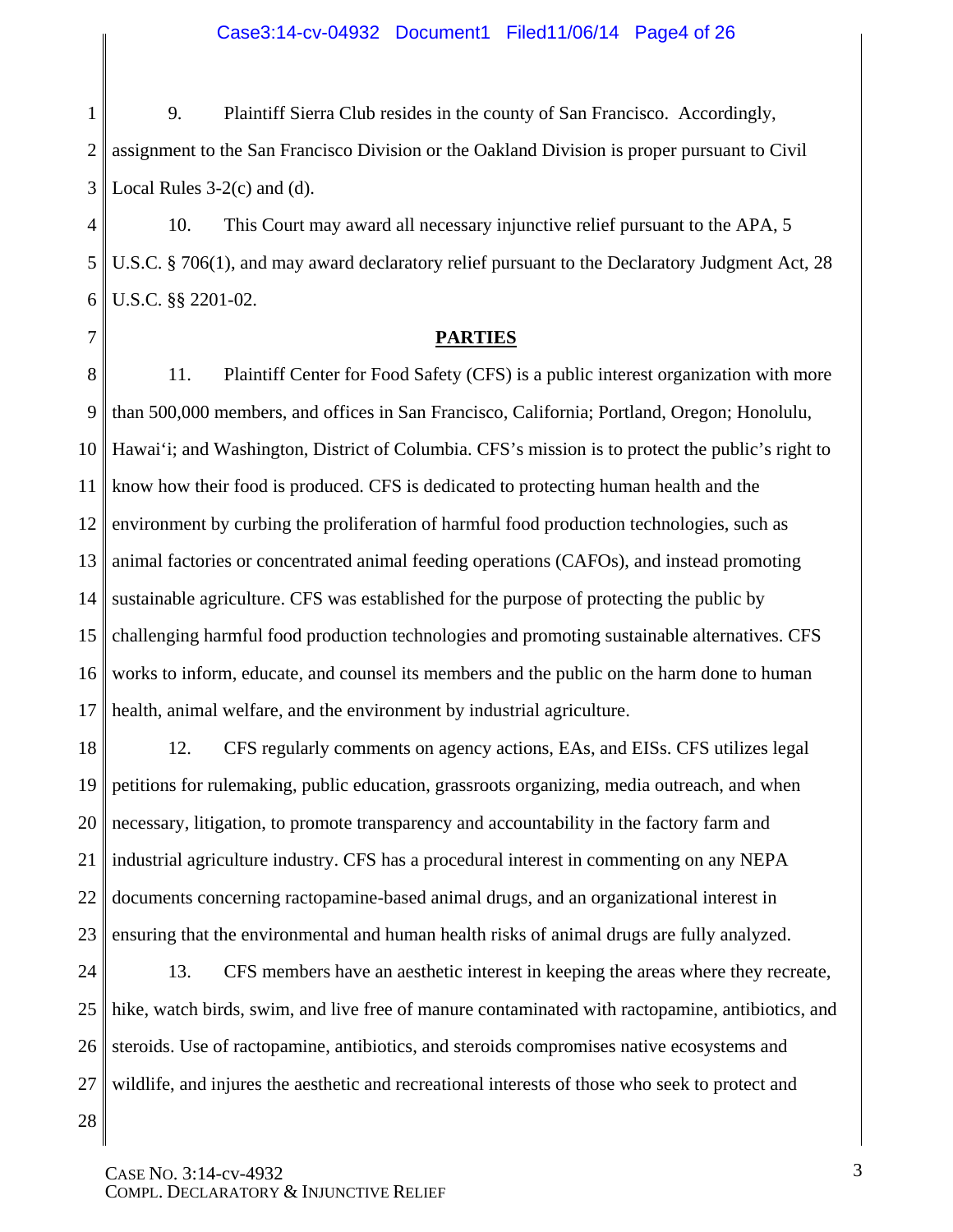1 2 maintain biodiversity. Because of FDA's unlawful approvals, CFS members are at greater risk of suffering health effects from animal drug use.

3 4 5 6 7 14. Plaintiff Center for Biological Diversity (CBD) is a nonprofit, public interest corporation with approximately 800,000 members and online activists, and offices in San Francisco, California; Washington, District of Columbia, and elsewhere in the United States. CBD and its members are dedicated to protecting diverse native species and habitats through science, policy, education, and environmental law.

8 9 10 11 15. Members of CBD have an aesthetic interest in keeping the areas where they hike, watch birds, swim, and live free of manure contaminated with ractopamine, antibiotics, and steroids. CBD members reside or own property and use waterways and environments throughout the United States that are impacted by pollution from animal feeding operations.

12 13 14 15 16 17 18 19 20 16. Plaintiff Sierra Club is a national nonprofit organization of approximately 600,000 members dedicated to exploring, enjoying, and protecting the wild places of the earth; to practicing and promoting the responsible use of the earth's ecosystems and resources; to educating and enlisting humanity to protect and restore the quality of the natural and human environment; and to using all lawful means to carry out these objectives. Sierra Club's concerns encompass the regulation of animal drugs and their environmental impacts. Sierra Club's particular interest in this case and the issues with which the case concerns stems from Sierra Club's goals to protect the health of the people of the earth and to maintain a healthy and diverse ecosystem through the use of sustainable methods of food production.

21 22 23 17. Sierra Club has a procedural interest in commenting on any NEPA documents concerning ractopamine-based animal drugs, and an organizational interest in ensuring that the environmental and human health risks of animal drugs are fully analyzed.

24 25 26 27 18. Sierra Club members have an aesthetic interest in keeping the areas where they hike, watch birds, swim, and live free of manure contaminated with ractopamine, antibiotics, and steroids. Sierra Club members who eat meat also have a consumer interest in knowing and avoiding any health and safety risks of drug-contaminated meat.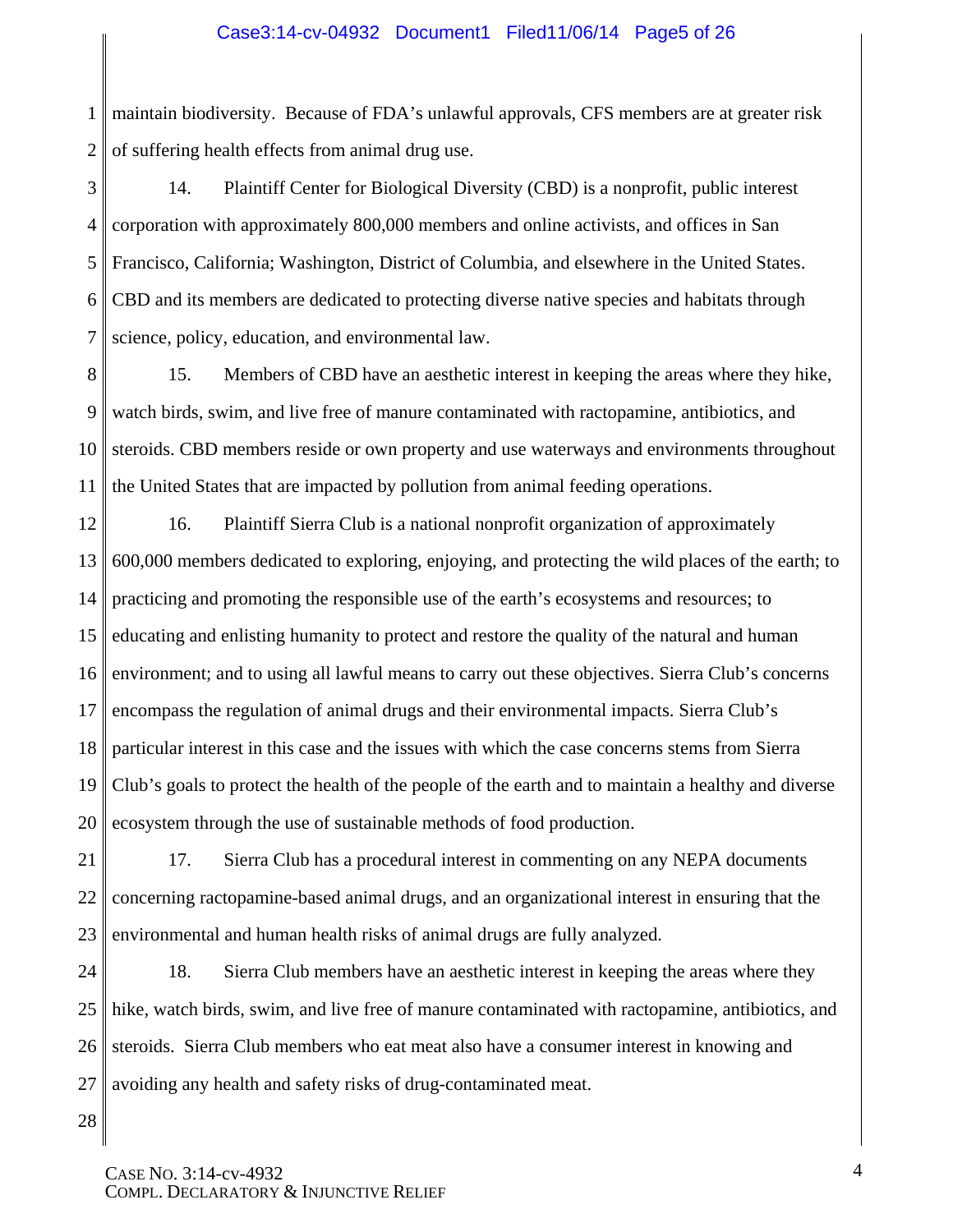1

# **STATUTORY AND REGULATORY FRAMEWORK**

2 National Environmental Policy Act

3 4 5 6 7 8 19. NEPA is "our basic national charter for protection of the environment." 40 C.F.R. § 1500.1(a). NEPA emphasizes the importance of comprehensive environmental analysis and requires agencies make informed decisions by taking a "hard look" at potential environmental consequences before taking action. It also ensures that "environmental information is available to public officials and citizens before decisions are made and before actions are taken." *Id.*  $§ 1500.1(b).$ 

9 10 11 20. All "major Federal actions significantly affecting the quality of the human environment" require the preparation of a detailed EIS. 42 U.S.C. § 4332(2)(C). A threshold issue is whether a proposed project may "significantly affect" the environment.

12 13 21. Congress created the Council on Environmental Quality (CEQ) to promulgate regulations applicable to all federal agencies to promote and implement NEPA. *Id.* § 4342.

14 15 16 17 22. CEQ's regulations direct agencies to prepare an EA to determine whether the proposed action will have a significant impact on the environment and warrant the preparation of an EIS. 40 C.F.R. § 1508.9. An EA must provide sufficient evidence and analysis to allow an agency to determine whether it should prepare an EIS or a FONSI.

18 19 20 21 22 23 24 25 26 27 23. CEQ regulations require an agency to consider the direct, indirect, and cumulative impacts of a proposed action's impact on the environment, as well as "considerations of both context and intensity." *Id.* §§ 1508.8, 1508.27. Context considerations include analysis of the action's impact on affected regions, varying on the locality of the action, as well as national and societal impacts. *Id.* § 1508.27. Intensity refers to the severity of the impact, and requires the agency to consider ten factors, including, among others: beneficial and adverse impacts; public health or safety impacts; unique characteristics of the affected geographic area, such as proximity to ecologically critical areas; the degree to which the effects are likely to be highly controversial; highly uncertain risks; precedential effects; cumulatively significant impacts; and adverse effects on threatened and endangered species. *Id.*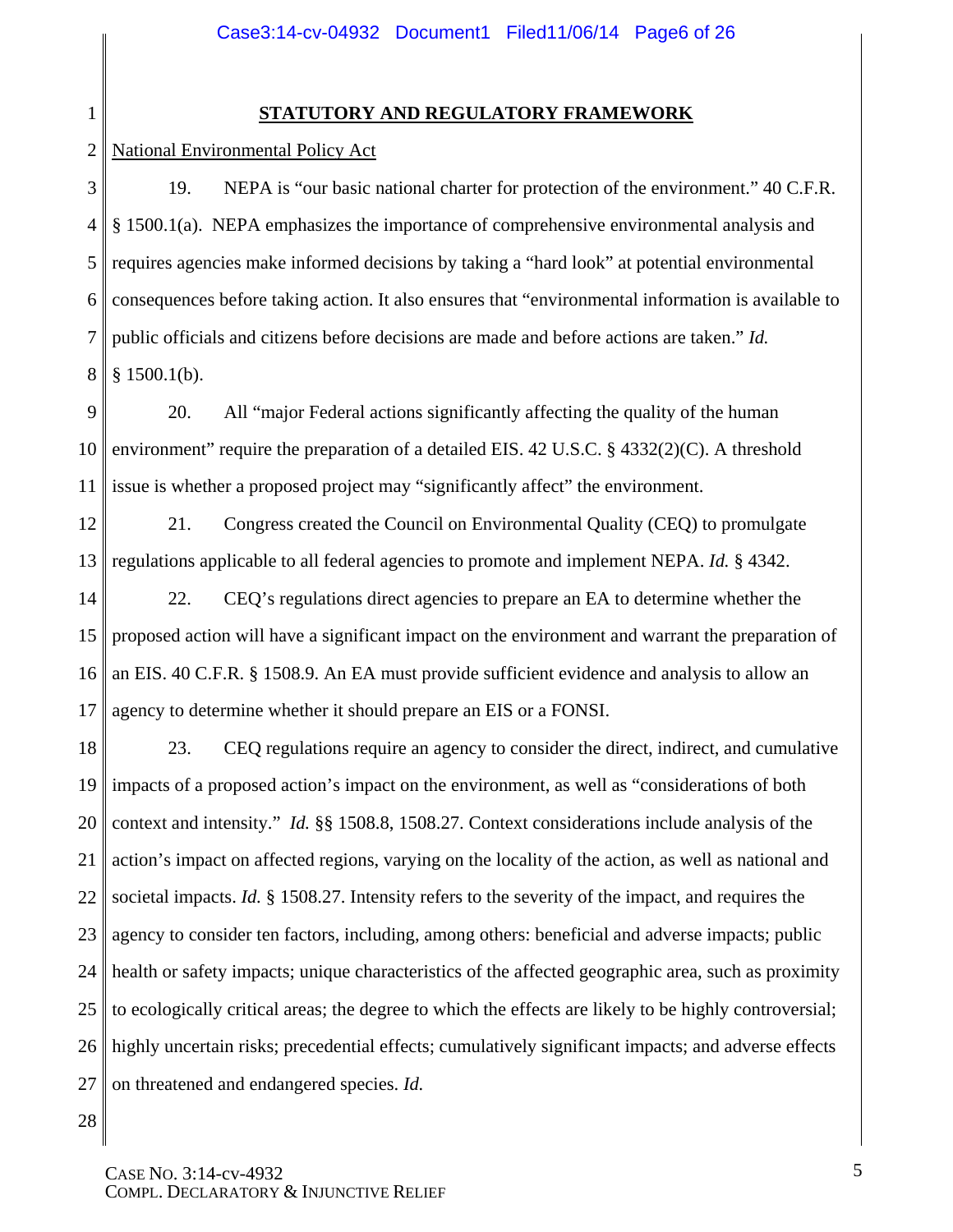#### Case3:14-cv-04932 Document1 Filed11/06/14 Page7 of 26

1 2 24. NEPA further requires agencies to "rigorously explore and objectively evaluate all reasonable alternatives." *Id.* § 1502.14(a); 42 U.S.C. § 4332(2)(E).

3 4 25. If an agency decides not to prepare an EIS, it must explain why a project will not have a significant effect on the environment. 40 C.F.R. § 1508.13.

5 6 7 8 26. NEPA also imposes a continuing duty to supplement previous environmental documents. Agencies must supplement their environmental analysis documentation when "there are significant new circumstances or information relevant to environmental concerns and bearing on the proposed action or its impacts."  $40 \text{ C.F.R.}$  §  $1502.9(c)(1)(ii)$ ; 21 C.F.R. § 25.42(c).

9 Categorical Exclusions and Extraordinary Circumstances

10 11 12 13 27. The Federal Food, Drug, and Cosmetic Act (FFDCA), 21 U.S.C. §§ 301-399, and its accompanying regulations govern the use and approval of all new animal drugs, 21 U.S.C. § 360b. FDA's FFDCA regulations implement "NEPA in a manner that is consistent with FDA's authority under the [FFDCA] . . . ." 21 C.F.R. § 25.1.

14 15 16 28. FDA's regulations categorically exclude New Animal Drug Applications and supplemental New Animal Drug Applications from NEPA review if the action does not increase the use of the drug. *Id.*  $\S$  25.33(a).

17 18 19 20 21 22 23 29. A normally categorically excluded action requires at least an EA if "extraordinary circumstances" indicate that the proposed action "may significantly affect the quality of the human environment." *Id.* § 25.21. FDA's regulations cite the CEQ context and intensity regulations for examples of significant impacts, and provide explicitly two examples of extraordinary circumstances: actions where "there is potential for serious harm to the environment," and actions that adversely affect listed threatened or endangered species or their critical habitat. *Id.* 

24 Administrative Procedure Act

25 26 27 28 30. The APA allows any person adversely affected by agency action to seek judicial review, 5 U.S.C. § 702, and requires the court to "hold unlawful and set aside agency action, findings, and conclusions found to be [] arbitrary, capricious, an abuse of discretion, or otherwise not in accordance with law," *id.* § 706(2)(A).

CASE NO. 3:14-cv-4932 COMPL. DECLARATORY & INJUNCTIVE RELIEF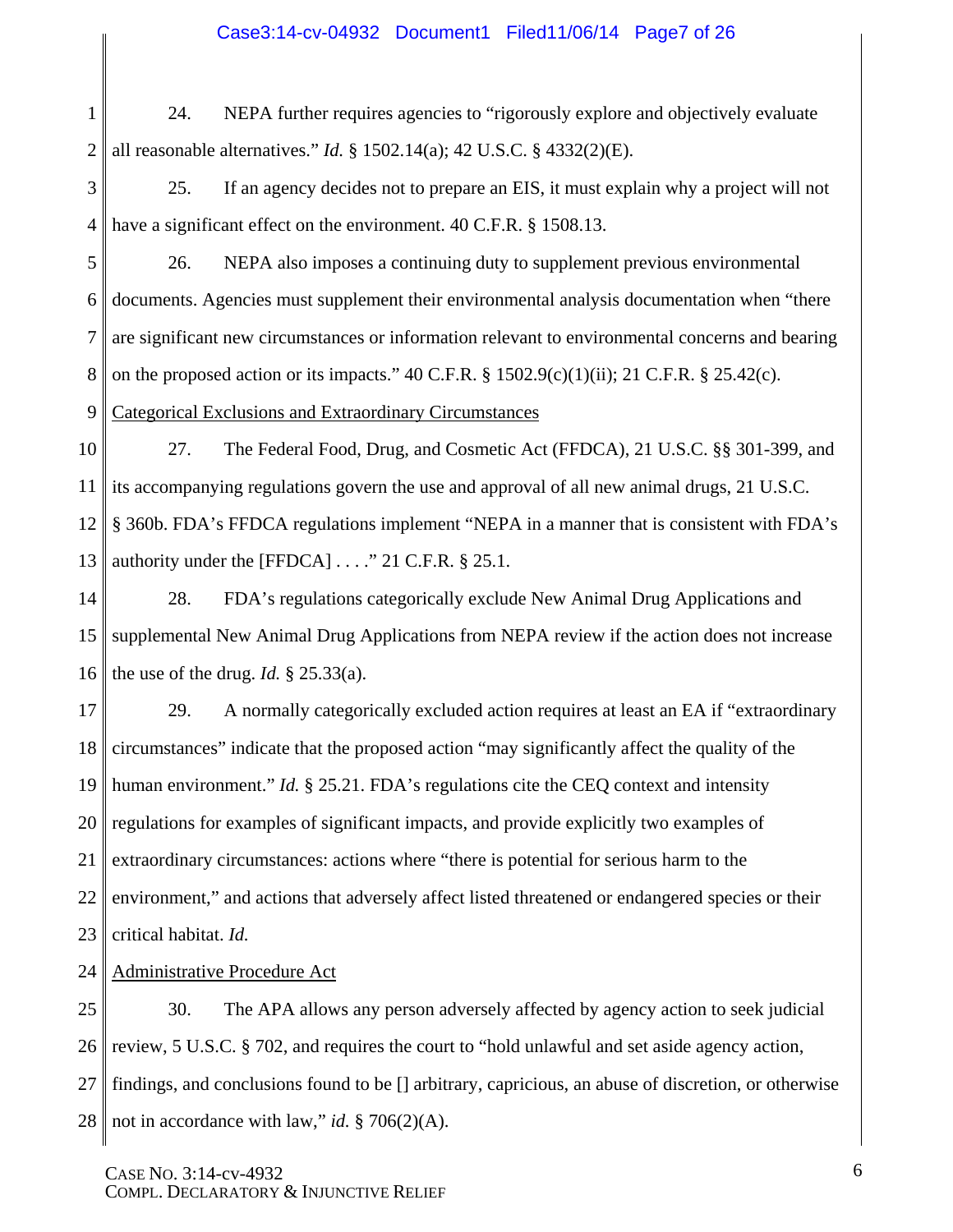# **FACTS**

#### 2 Ractopamine

1

3

# *Background on Ractopamine*

4 5 6 31. Ractopamine is a phenethanolamine beta-adrenoceptor agonist (beta agonist), a pharmacological agent that, among other metabolic effects, shifts dietary energy balance toward skeletal muscle growth as opposed to fat deposition.

7 8 9 10 32. Because beta-receptors are spread widely throughout the body as part of the sympathetic nervous system, a number of other physiological side effects can manifest when the drug is administered to farm animals. Studies have shown that ractopamine speeds up an animal's heart rate as a consequence of elevated catecholamine stress hormones.

11 12 13 33. Scientists have linked ractopamine to a number of behavioral changes in animals, including an increase in aggressiveness, and a variety of adverse drug effects including hyperactivity, trembling, broken limbs, inability to walk, difficulty breathing, and even death.

14 15 16 17 18 19 20 21 34. In 2002, three years after FDA first approved ractopamine, the FDA Center for Veterinary Medicine Office of Surveillance and Compliance sent Elanco—the ractopamine manufacturer—a letter accusing the company of withholding information about the drug's "adverse animal drug experiences" and "safety and effectiveness." The letter noted the "unusual failure" of the drug "to exhibit its expected pharmacological activities." FDA also required Elanco to add warning labels that read "Ractopamine may increase the number of injured and/or fatigued pigs during marketing." 21 C.F.R. § 558.500(d)(2)(ii); *see also* 67 Fed. Reg. 47,691 (July 22, 2002).

22 23 24 25 26 35. Elanco markets ractopamine as a feed additive to induce faster growth and leaner meat in pigs, cattle, and turkeys. The drug causes more, and faster, muscle mass accumulation than would otherwise occur in animals to which it is fed. This allows the pork, beef, and turkey industries to raise more animals in the same period of time, thus the drug's use inherently encourages and results in increased usage over time.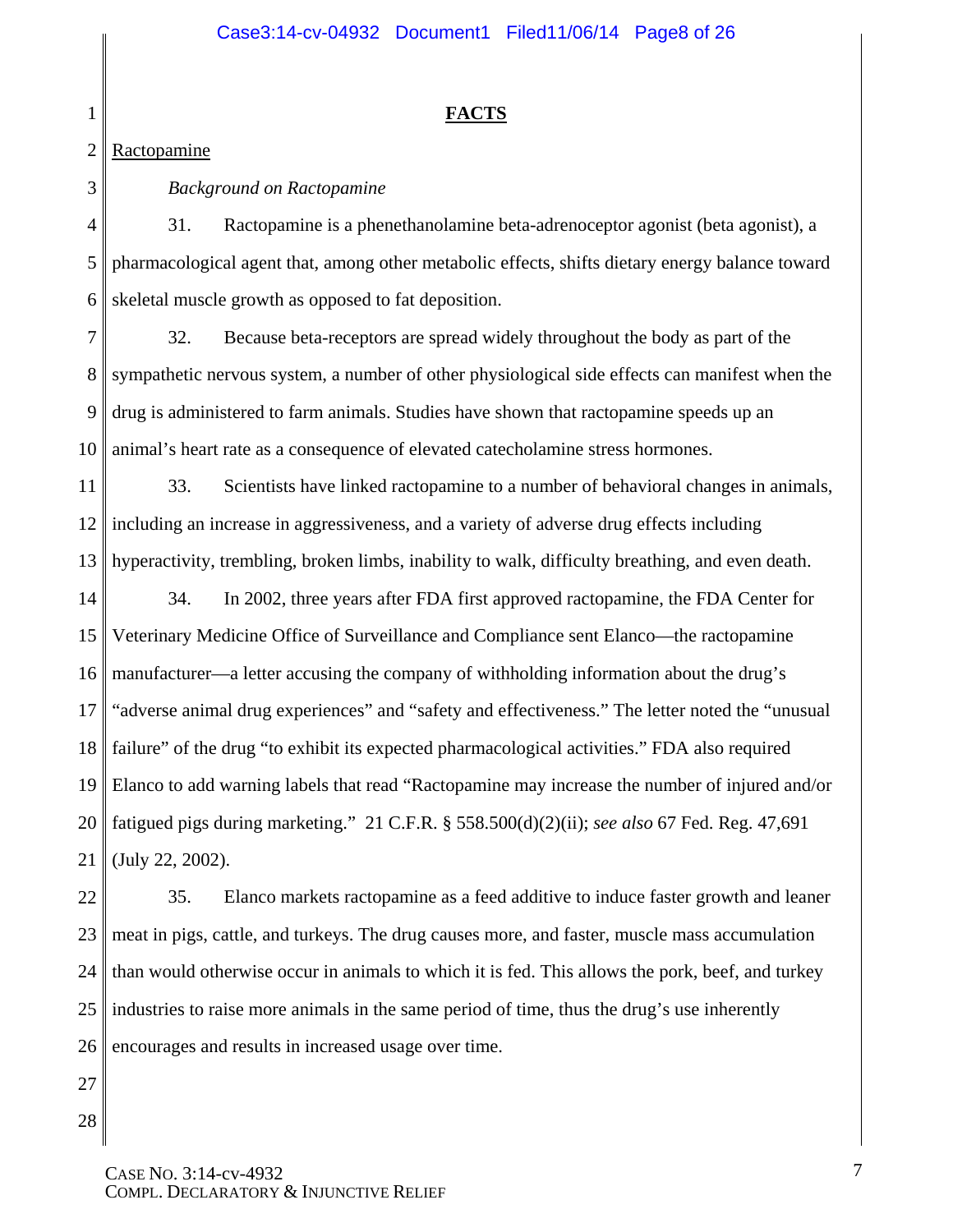## Case3:14-cv-04932 Document1 Filed11/06/14 Page9 of 26

1 2 3 36. FDA approved ractopamine for use in pigs in 1999 under the brand name Paylean, and subsequently approved ractopamine for cattle and turkeys. Since its initial approval, ractopamine use has increased significantly in the pork, beef, and turkey industries.

4 5 6 37. Elanco originally predicted ractopamine would achieve "[a]n optimistic market penetration of 30%" of American pigs. Today, approximately 60% to 80% of pigs raised in the United States are fed ractopamine, along with undisclosed numbers of cattle and turkeys.

7 8 38. Since ractopamine was approved for use in pigs in 1999 the U.S. pig population has increased by more than ten million animals.

9 10 11 12 39. Dozens of nations, including all European Union members, China, and Russia, prohibit or restrict ractopamine because of human safety concerns. The European Food Safety Authority panel studying the drug explained their decision in part because their data could not support the safety of ractopamine.

13 14 15 40. FDA based its original safety approval for ractopamine on just one human health study—a study of six young, healthy men, one of whom dropped out because his heart began racing and pounding abnormally.

16 17 18 19 20 41. FDA does not require any withdrawal period for ractopamine before slaughter. A 2006 scientific study concluded "there is a possibility that adulteration of feed with ractopamine could result in residues in animal tissues and lead to human poisoning." A 2013 Consumer Reports test of 240 U.S. pork products found that about one in five tested positive for ractopamine residues.

21

*Ractopamine's Food Safety Risks* 

22 23 24 42. The connection between foodborne illness and the conditions in animal factories is well-documented. Virtually all meat consumed in the United States comes from large CAFOs. Injuries to animals raised for food have a direct impact on the safety of our food system.

25 26 27 28 43. Each year, foodborne illnesses kill 3000 Americans. Foodborne *Listeria* in poultry and *E. coli* in beef are responsible for the most deaths each year. Foodborne *Salmonella* hospitalizes thousands of people each year. Data from the United States Department of Agriculture places the total cost of foodborne illnesses at over 15.5 billion dollars annually.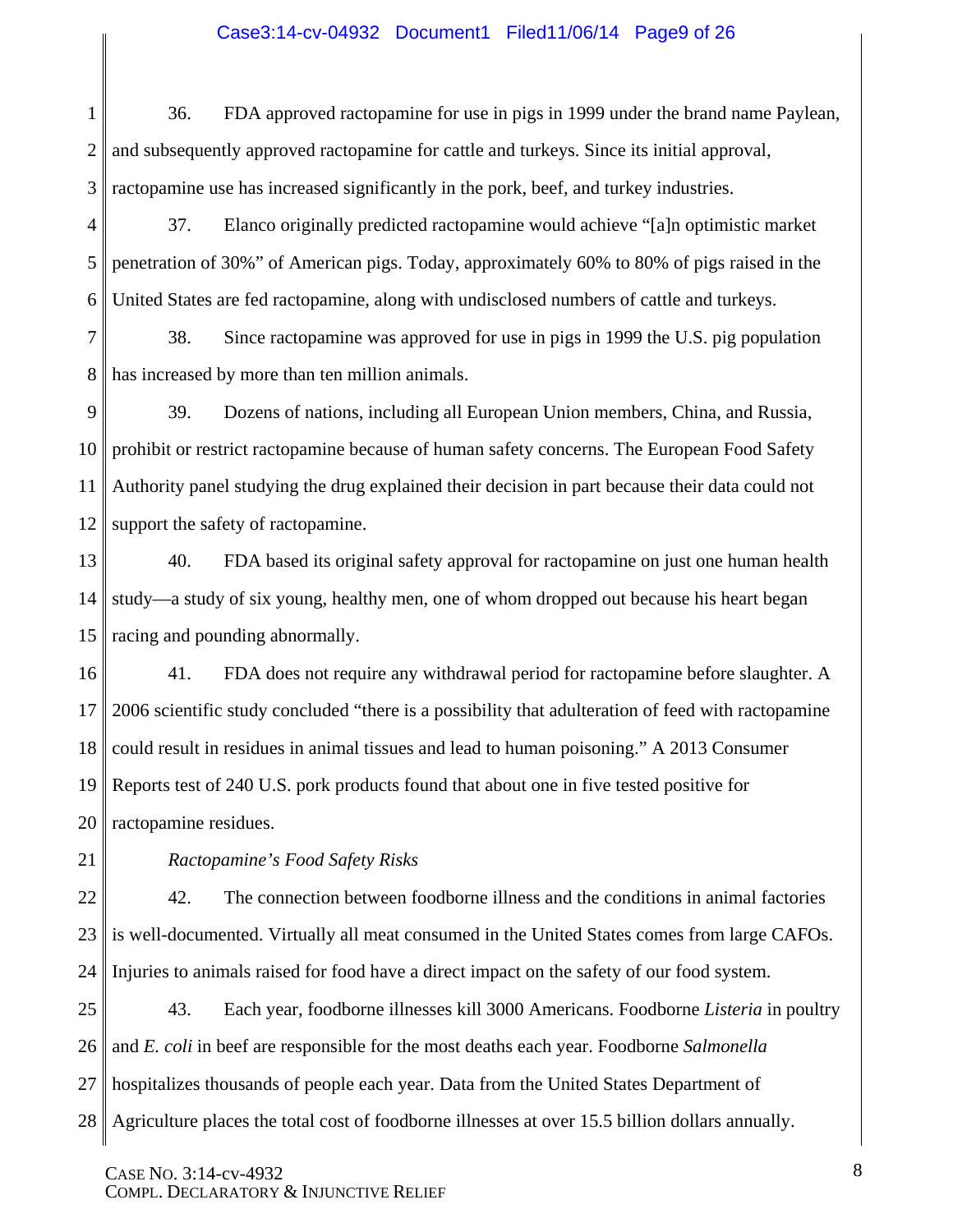# Case3:14-cv-04932 Document1 Filed11/06/14 Page10 of 26

| $1 \parallel$ | 44. | Animals that suffer adverse health events are more likely to contract bacterial                  |
|---------------|-----|--------------------------------------------------------------------------------------------------|
|               |     | $2 \parallel$ infections, exposing workers and consumers to higher levels of dangerous bacteria. |

3 4 5 6 7 8 45. Ractopamine is linked to more adverse events in pigs than any other animal drug on the market, with 218,116 reported adverse events in pigs through March, 2011 (FDA has clarified that 160,917 of those events were related to morbidity, a more recent data set increased that number to 170,400). The most common adverse events associated with ractopamine are trembling, lameness, inability to rise or walk, reluctance to move, stiffness, hyperactivity, hoof disorder, difficulty breathing, collapse, and death.

9

10

11

12

13

14

15

16

17

18

19

20

21

22

23

24

25

- 46. Specific examples of these adverse events include:
	- "Producer reported that he plans to stop using ractopamine because he has had 10 to 12 deads [sic] on trucks. Previously had 1-2 deads [sic] per week on average."
- "Pigs in a research barn squeal when they take steps, as if in pain. Most noticeable when loading for shipping. Pigs would vocalize and refuse to leave the pen despite proper handling procedures. The animals were described as seeming painful, as if cramping. This is an ongoing issue at this site with ractopamine fed pigs."
	- "The adverse events [in a 2009 study] involving Paylean 9 included 2 deaths, 2 observed for lameness and one chewed rectum."
- "17 finishing hogs found dead 8/27/02; 8 other pigs were dyspneic [difficulty breathing], weak and slow to move. [One] was euthanized and necropsied, one of the pigs found dead was also necropsied: small amount of bleeding kidney."
	- Pigs were reluctant to unload from truck, and required "an excessive amount of prodding and hot shot use . . . they seemed to have no energy."

#### 26 27 28 47. Pigs fed ractopamine are also more susceptible to stress. Kansas State University researchers found that pigs fed ractopamine had increased concentrations of the stress hormone cortisol when handled compared to pigs not fed ractopamine.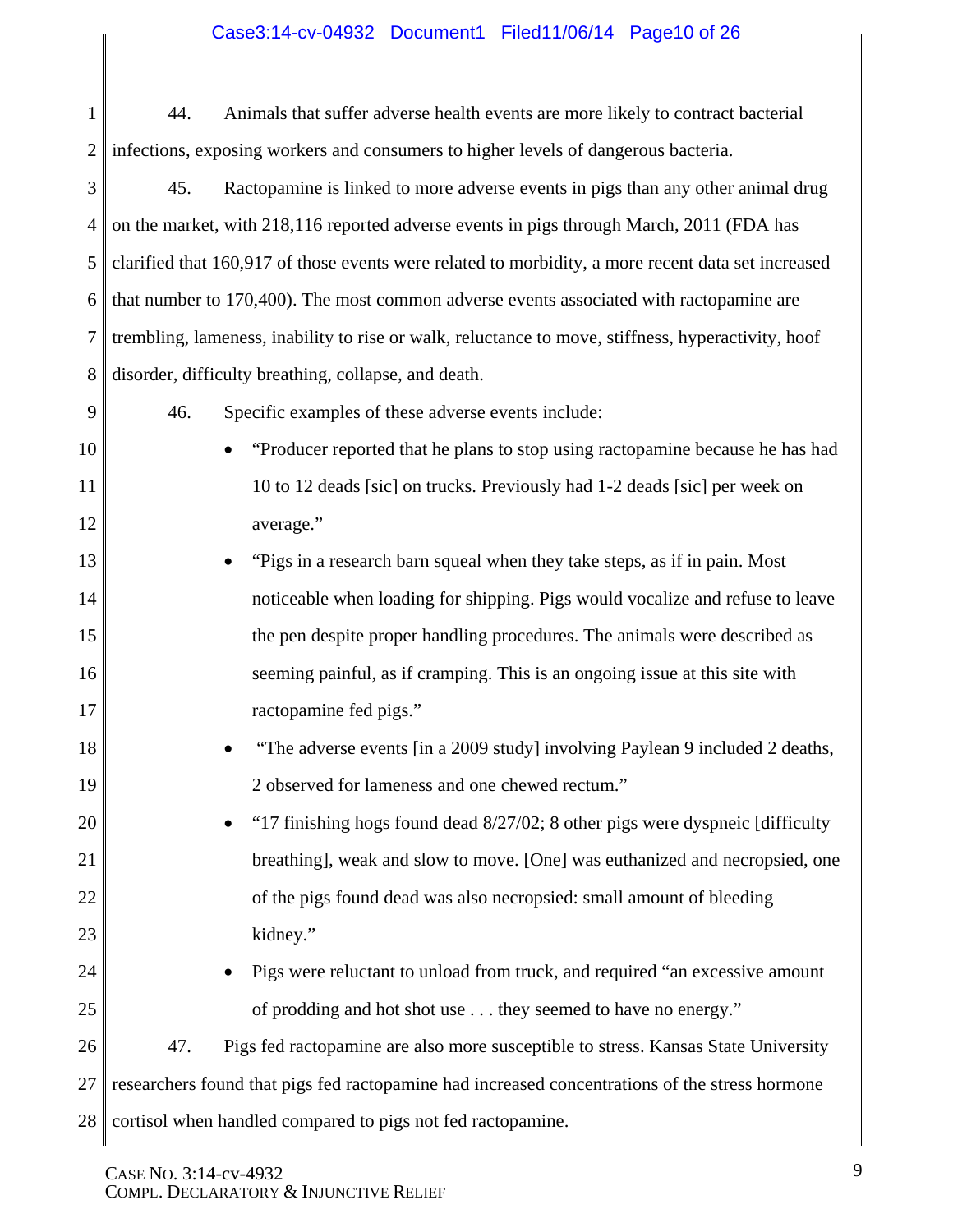#### Case3:14-cv-04932 Document1 Filed11/06/14 Page11 of 26

1 2 3 4 48. Ractopamine also increases the circulating concentrations of the stress hormone norepinephrine in pigs. Norepinephrine increases the growth and production of virulence factors in foodborne pathogens. An increase in norepinephrine levels in pigs may significantly increase the presence of *E. coli* and *Salmonella*.

5 6 7 8 49. Ractopamine may itself significantly increase bacteria levels in treated animals. In one study, researchers applied a dose of ractopamine approximating gut concentrations in feedlot steers and finishing pigs to bacteria in vitro. The researchers found that the addition of ractopamine significantly increased the growth rate for *Salmonella choleraesuis*.

9 10 11 12 50. Pigs fed ractopamine are more likely to collapse before slaughter than other pigs. Non-ambulatory pigs are more likely to require handling not just at farms, but also in transit to, and at slaughter facilities—exposing workers to safety risks. Collapsed pigs are also significantly more likely to contract *E. coli*, *Salmonella*, and *Campylobacter* in transport and at slaughter.

13 14 15 51. Non-ambulatory pigs are on average held much longer at slaughter facilities than those that can walk. Much of the pre-slaughter *Salmonella enterica* infection in pigs occurs immediately before slaughter during this period in contaminated holding pens.

16 17 18 52. Ractopamine causes pigs to suffer more frequently from hoof lesions. Researchers in a 2009 study found more cracks, bruises, and erosions on the feet of ractopamine-fed pigs at the time of slaughter. Hoof lesions can lead animals to collapse at slaughter.

19 20 21 53. Ractopamine makes pigs more aggressive. Pigs fed ractopamine are more likely to attack, bite, and injure other pigs. Pig aggression causes a significant amount of injury for workers in the pork industry.

22 23 24 25 26 54. Pigs fed ractopamine are more likely to induce human handlers to use more harsh methods to move them for routine procedures. A 2003 study found that pigs fed ractopamine needed 52% more pats, slaps, and pushes from the handler to enter the weighing scales. Workers are most vulnerable to injury when pigs are difficult to handle, when they do not exit their pens voluntarily, and take longer and require more force to move them.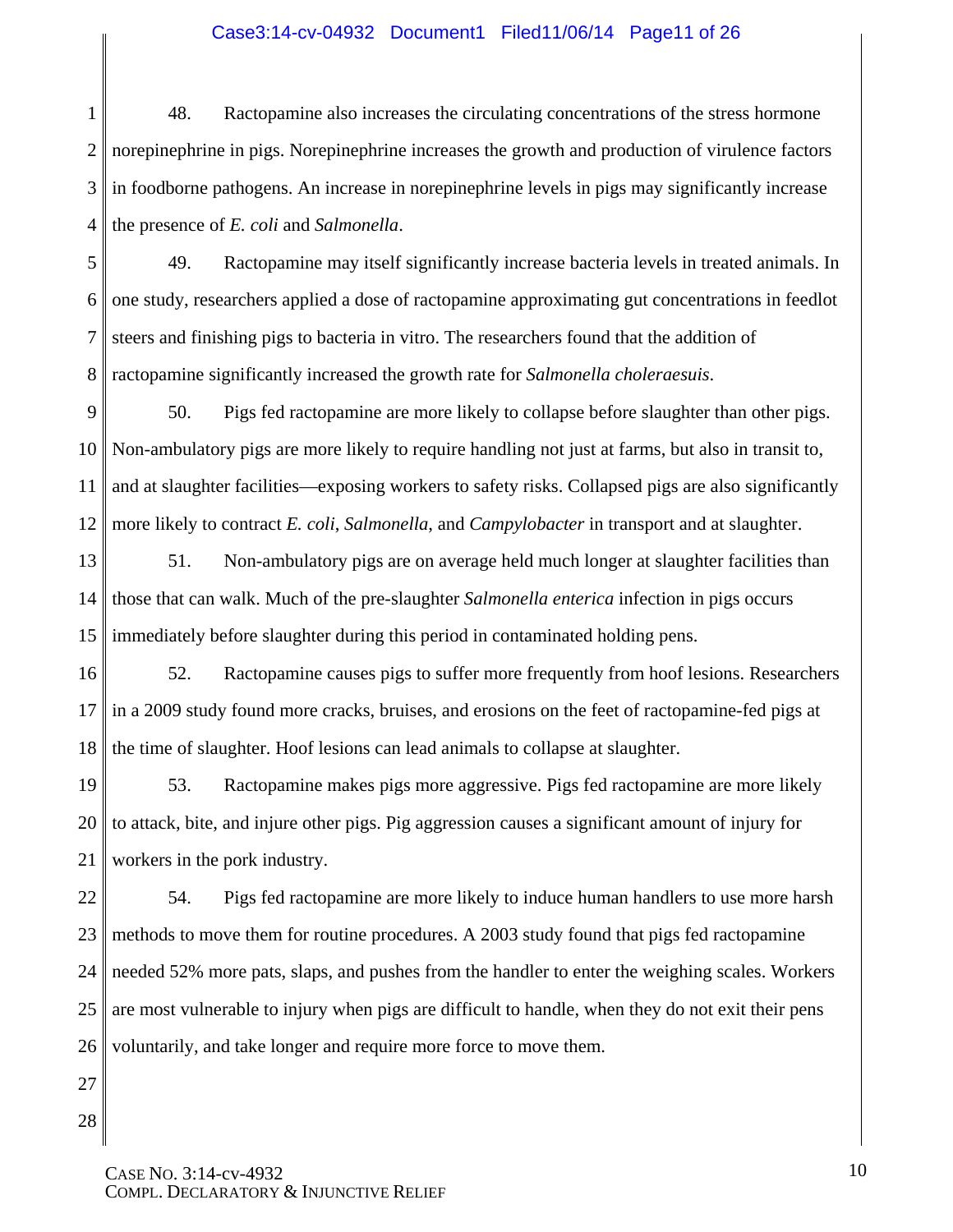#### Case3:14-cv-04932 Document1 Filed11/06/14 Page12 of 26

1 2 3 55. Upon information and belief, FDA has never adequately assessed the food safety impact, or public health and safety effects of ractopamine in a publicly available NEPA document as required under title 40 section 1508.27(b)(2) of the Code of Federal Regulations.

#### *Ractopamine's Impacts on the Environment*

5 6 7 56. Ractopamine enters the environment mainly through livestock manure. Confined food animals in the United States produce roughly 500 million tons of manure per year, more than sixty-five times the mass of human biosolids generated by publicly owned treatment works.

8 9 10 11 12 57. Almost all ractopamine fed to cattle, pigs, and turkey is excreted into their manure. Much of this manure is generated at CAFOs. CAFOs lack sufficient land to absorb the manure produced by the animals they confine. Instead, this manure is pumped into open-air lagoons, or disposed—without treatment to remove ractopamine—through application to nearby lands or through in-ground injection.

13 14 15 58. These storage and disposal methods can, and often do, contaminate groundwater, streams, rivers, and other surface waters. Active residues, such as ractopamine and its combination drugs, present a significant adverse impact on these aquatic environments.

16 17 18 19 20 21 59. Elanco acknowledges the risk of impacting the chemical composition of water bodies by "potential leaching into the soil and groundwater from confinement areas . . . and runoff from land fertilized with manure from treated animals." Elanco also acknowledges ractopamine may enter waterways through runoff from cropland soils and potentially alter the chemical composition of those waterways. Nonetheless, Elanco has apparently never conducted a field study of ractopamine's impact on the chemical composition of waterways.

22 23 24 25 26 27 60. As of 2012, the United States Environmental Protection Agency (EPA) has estimated that there may be a total of 18,540 animal confinement facilities that meet the Clean Water Act's CAFO definition, 40 C.F.R. § 122.23(b)(2), but just 7642 of those facilities maintain Clean Water Act permits. Accordingly, the majority of CAFOs may be discharging manure contaminated with ractopamine and other animal drugs in open violation of state and federal law.

28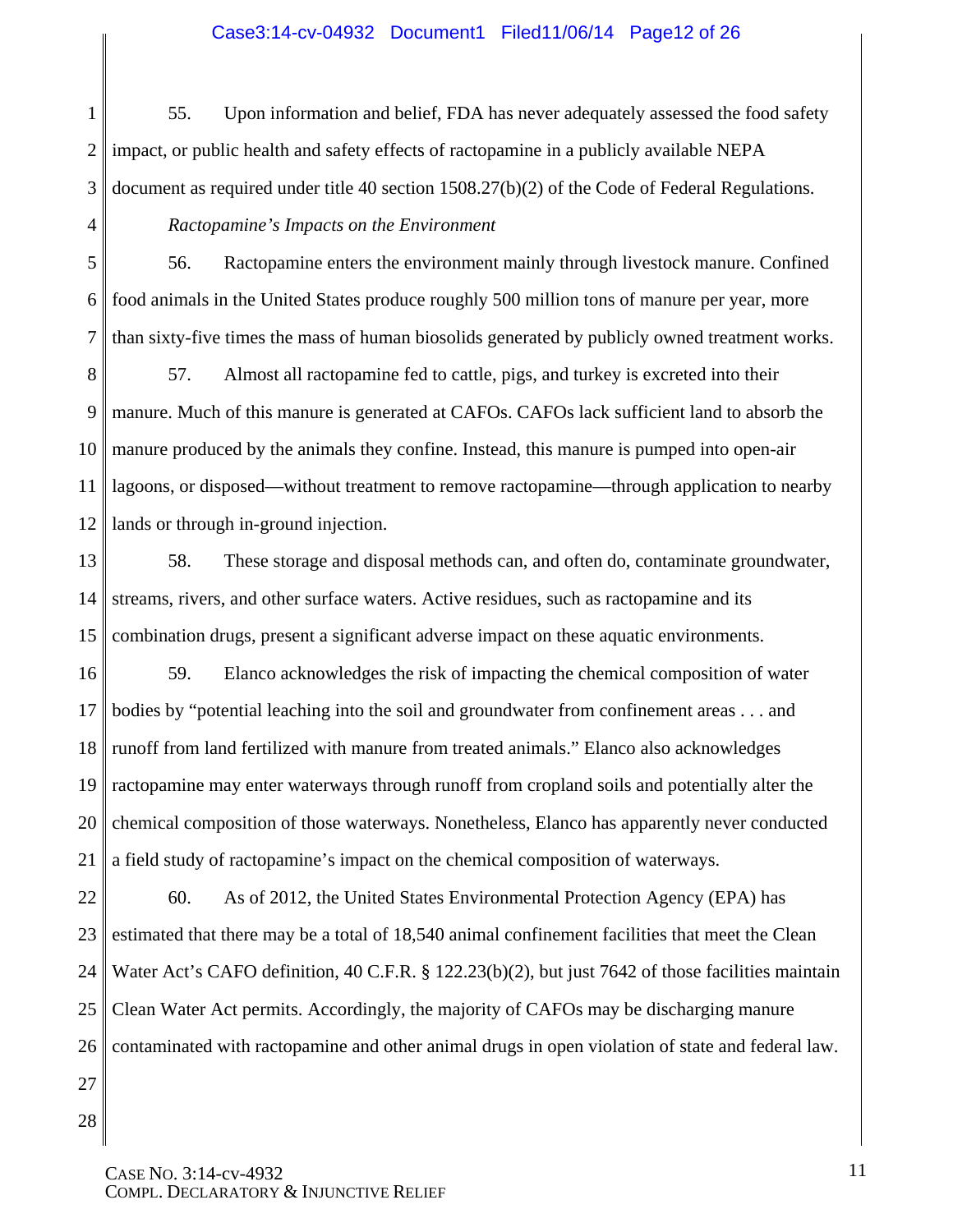## Case3:14-cv-04932 Document1 Filed11/06/14 Page13 of 26

1 2 3 61. EPA acknowledges that "agriculture is the leading contributor to water quality impairments," and that "[p]ollution associated with [animal feeding operations] degrades the quality of waters [and] threatens drinking water sources."

4 5 6 7 62. Upon information and belief, FDA has never adequately assessed the unique characteristics of the geographic area where ractopamine is and may be used in a publically available NEPA document as required under title 40, section 1508.27(b)(3) of the Code of Federal Regulations.

8 9 10 63. Upon information and belief, FDA has never adequately assessed the effects of ractopamine that threaten to violate environmental laws in a publically available NEPA document as required under title 40, section 1508.27(b)(10) of the Code of Federal Regulations.

11 12 13 14 64. Upon information and belief, FDA has never adequately assessed the impacts and potential for serious harm to the environment stemming from ractopamine in a publically available NEPA document as required under title 21, section 25.21(a), and title 40, section 1508.27 of the Code of Federal Regulations.

*Ractopamine's Impact on Threatened or Endangered Species* 

15

26

27

28

16 17 65. Elanco has acknowledged that ractopamine is moderately toxic to plants and slightly toxic to aquatic invertebrates.

18 19 20 21 66. When FDA adverse drugs reports for ractopamine are cross referenced with habitat data from the United States Fish and Wildlife Service, at least ninety-eight species of threatened and endangered aquatic invertebrates and plants have critical habit in areas where ractopamine is used.

22 23 24 25 67. Upon information and belief, FDA has never assessed the degree to which the approvals of ractopamine may adversely affect endangered and threatened species or their habitats in a publically available NEPA document as required under title 21, section 25.21(b), and title 40, section 1508.27(9) of the Code of Federal Regulations.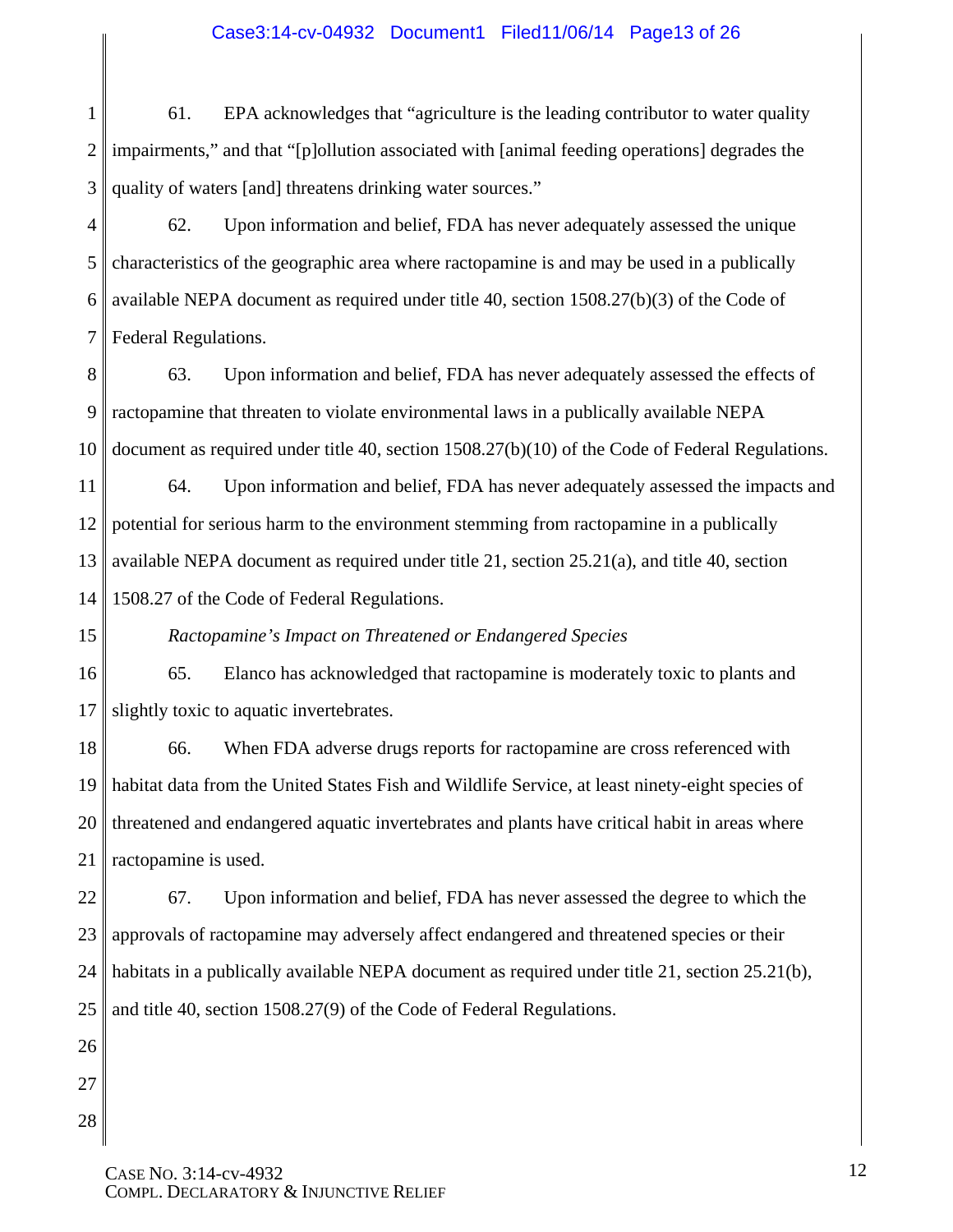#### Case3:14-cv-04932 Document1 Filed11/06/14 Page14 of 26

#### 1 Combination Drugs

2 3 68. Ractopamine is often used in combination with other pharmaceuticals and usually administered through feed to all animals in a herd.

*Tylosin* 

5 6 7 69. Tylosin is an antimicrobial first approved by FDA in 1961. *See* NADA 012-491, 26 Fed. Reg. 4369 (May 19, 1961). Tylosin is currently approved for growth promotion uses in poultry and pigs.

8

4

70. FDA considers tylosin "critically important" to human medicine.

9 10 71. Several studies have linked subtherapeutic use of tylosin at CAFOs to the development of tylosin-resistant bacteria.

11 12 72. The European Union has banned all growth promotion uses of tylosin because of its potential to render human antibiotics ineffective.

13 14 15 16 17 73. Tylosin was approved before Congress enacted NEPA. Upon information and belief, the only publically available NEPA document for tylosin analyzed a specific usage of tylosin—for the control of necrotic entiritis in broiler chickens over a five day period—and did not address the effects of tylosin when fed to cows, pigs, and turkeys, nor the effects associated with the challenged drugs at issue here.

18 19 20 74. A recent study calculated the total annual in-feed usage of tylosin in all phases of the U.S. pork industry as over 365,000 pounds, making the drug the second most-used in-feed antibiotic in the U.S. pork industry.

21 22 23 24 75. FDA records link tylosin to 32,738 reported adverse events in pigs, the second highest number of adverse events in pigs for any animal drug, after ractopamine. The combination of ractopamine with tylosin for use in pigs has also resulted in one of the highest number of adverse drug experiences, second only to un-mixed ractopamine.

25 26 27 28 76. Approximately 67% of tylosin fed to pigs is excreted through their manure. Tests have detected residual tylosin in manure slurries after eight months. A 2002 survey of surface waters in the United States found tylosin in 13.5% of streams sampled. Tylosin has a half-life of approximately 200 days in surface water.

CASE NO. 3:14-cv-4932 COMPL. DECLARATORY & INJUNCTIVE RELIEF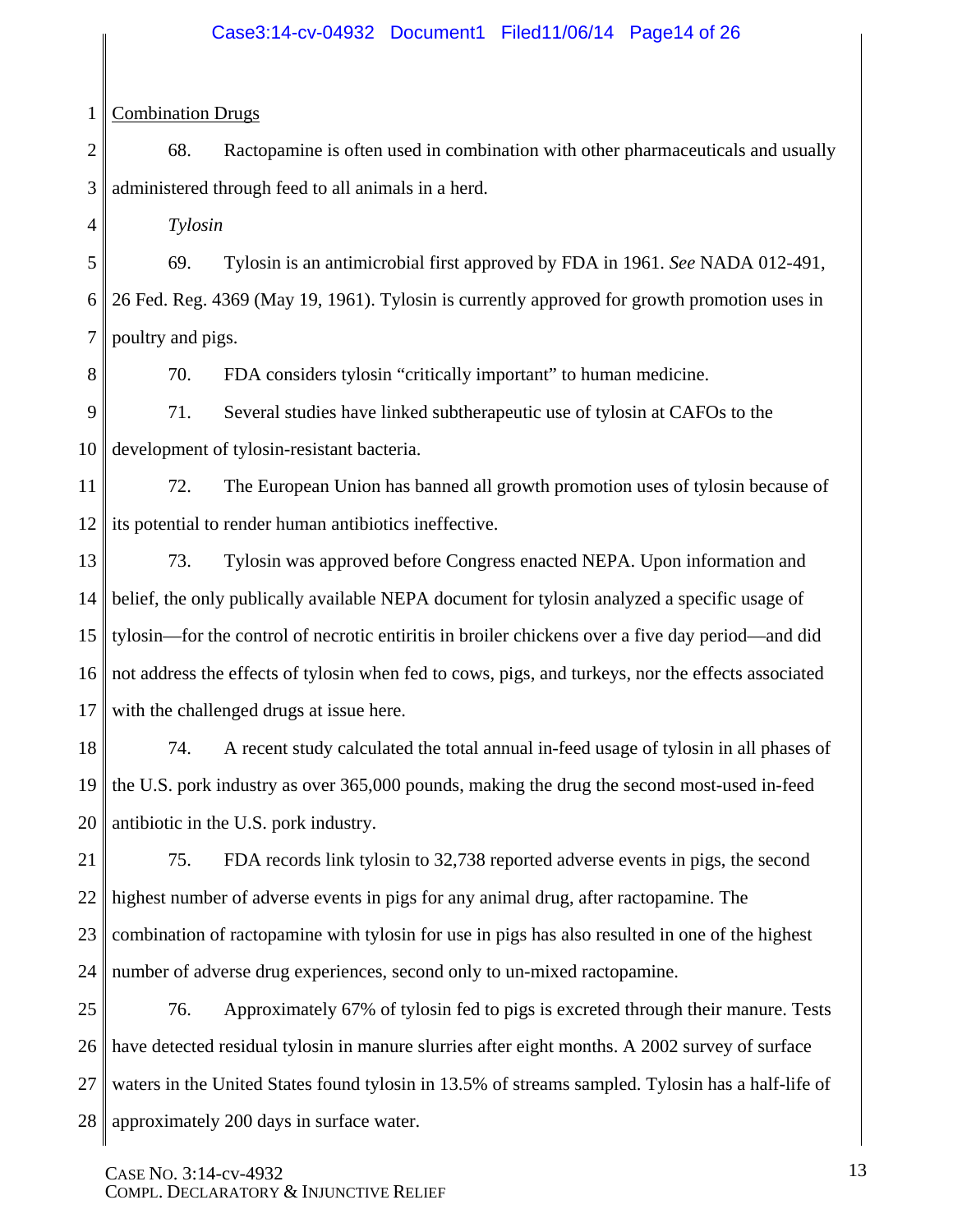# Case3:14-cv-04932 Document1 Filed11/06/14 Page15 of 26

1 2 77. A 2006 study published in Applied and Environmental Microbiology found "high levels of tylosin resistance persisted for years after usage" in soil.

3 4 5 78. A 2004 study in the Journal of Occupational and Environmental Hygiene found tylosin-resistant bacteria in the soil and air downwind of CAFOs, potentially exposing people in proximity to these facilities to large numbers of resistant forms of bacteria.

6 7 8 79. The approval of tylosin and ractopamine as a combination drug will result in increased usage of both drugs, and increase the total amount of those drugs in the food supply and the amounts of those drugs deposited in the environment.

9 10 11 80. Upon information and belief, FDA has never assessed the impact that widespread use of tylosin—especially in combination with other drugs, like ractopamine—may have on health, safety, or the environment, in a publically available NEPA document.

*Monensin* 

12

13 14 81. Monensin is an antibiotic first approved in 1970. *See* NADA 38-878, 35 Fed. Reg. 7734 (May 20, 1970).

15 82. The European Union bans use of monensin for farm animal growth promotion.

16 17 83. Bovines fed monensin excrete 50% of the drug into the environment unchanged from its pre-feeding composition.

18 19 84. Studies have routinely detected monensin in CAFO wastewater and groundwater at cattle facilities.

20 21 22 23 85. A 2006 European Food Safety Authority report explained that available information suggests that the use of monensin in cattle for fattening at the maximum recommended dose, and under conditions typical for the use of a feed additive, will pose a risk for soil organisms.

24 25 86. A 2010 study concluded that even in low doses monensin has direct toxic effects on soil animals and presents a potential ecological risk.

26 27 87. Monensin affects different animal species differently. Exposure to even small amounts of it can kill non-target animals. Very small doses, less than 2 milligrams per kilogram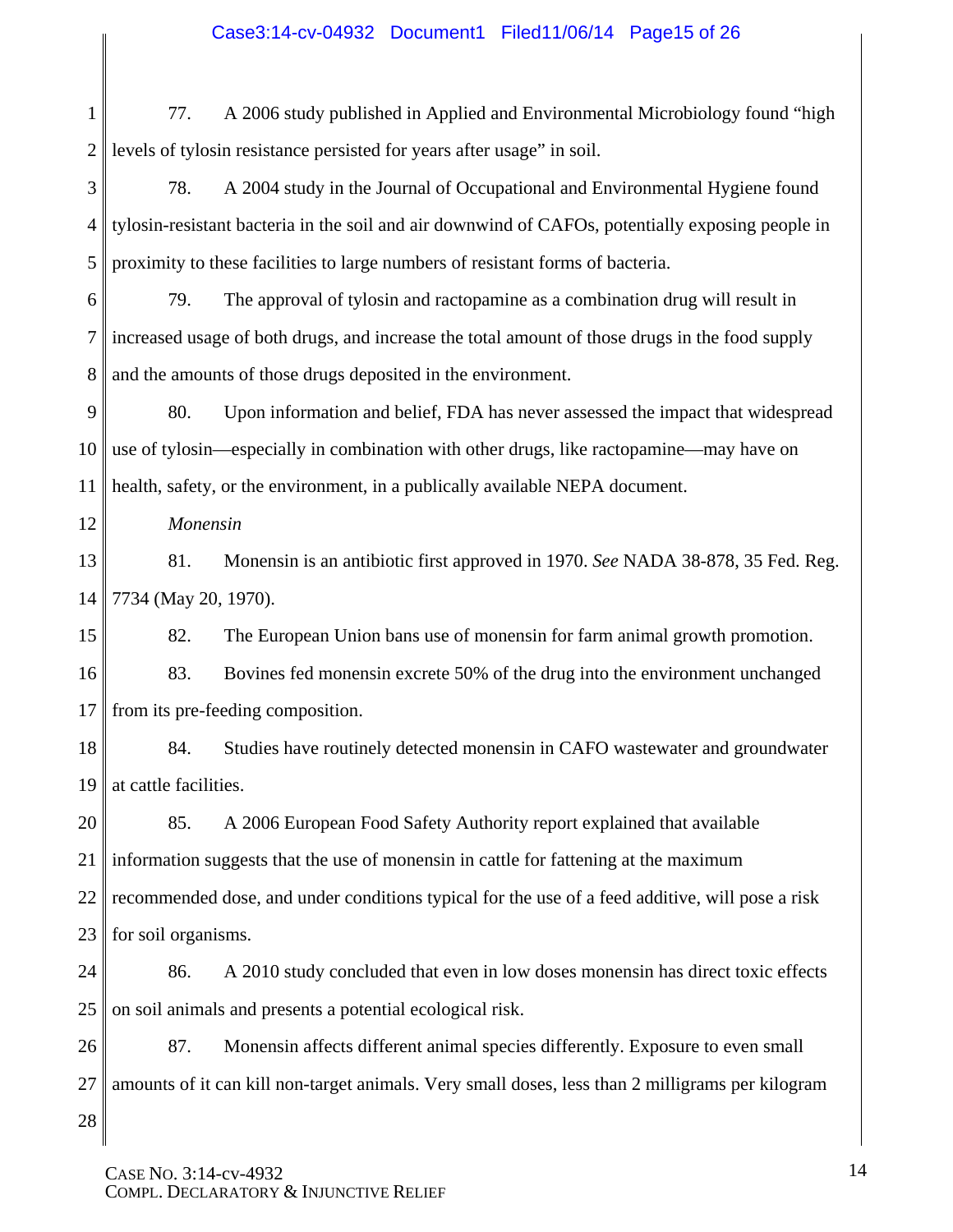## Case3:14-cv-04932 Document1 Filed11/06/14 Page16 of 26

1 2 of body weight, can kill horses. Dogs, small ruminants, and ducks are also particularly sensitive to monensin.

3 4 5 88. The European Medicines Agency concluded that accidental ingestion of feed intended for turkeys or chickens containing monensin at the maximum authorized level present a health risk for several non-target animal species.

6 7 8 89. The approval of monensin and ractopamine as a combination drug will increase the use of both drugs, and increase the total amount of those drugs in the food supply and the amounts of those drugs deposited in the environment.

9 10 11 90. Upon information and belief, FDA has never assessed the impact that the use of monensin—especially in combination with other drugs, like ractopamine—may have on health, safety, or the environment, in a publically available NEPA document.

12

*Melengestrol*

13 14 91. Melengestrol is a steroidal female hormone first approved in 1968. 33 Fed. Reg. 2602 (Feb. 6, 1968).

15 16 17 18 92. A 2013 study found that melengestrol has "been detected in the environment near beef cattle feedlots," and may cause "alterations in growth and development" to exposed amphibians through endocrine-disrupting activity, although its "effects in aquatic organisms are virtually unknown."

19 20 93. Melengestrol can persist in soil fertilized with manure from cattle fed the drug for at least 195 days.

21 22 23 94. The European Union prohibits the use of melengestrol and other substances having a hormonal action for growth promotion because of the potential risks to human health from hormone residues in bovine meat.

24 25 26 27 95. The American Public Health Association and the Endocrine Society consider endocrine-disruptive compounds, including melengestrol, a significant threat to public health. Fetuses, infants, and children are thought to be more vulnerable to the hormone-disrupting effects of these hormone-like chemicals.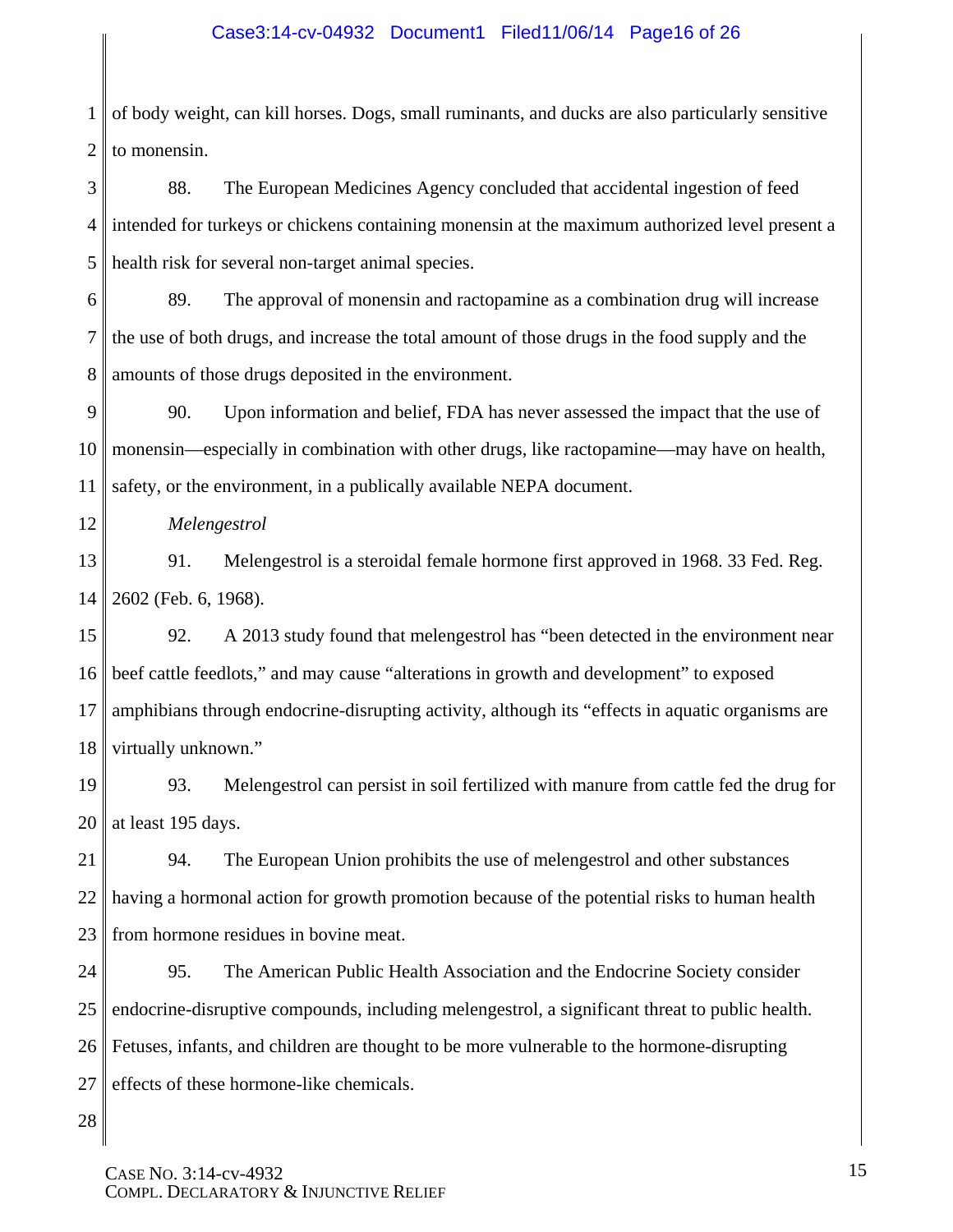# Case3:14-cv-04932 Document1 Filed11/06/14 Page17 of 26

1 2 3 96. The approval of ractopamine and melengestrol as a new combination drug increases the total amount of those drugs in the food supply and the amounts of those drugs deposited in the environment.

4 5 6 97. Upon information and belief, FDA has never assessed the impact that widespread use of melengestrol—especially in combination with other drugs, like ractopamine—may have on health, safety, or the environment, in a publically available NEPA document.

7 8 9 98. The approval of ractopamine in various combinations with other drugs such as tylosin, monensin, and melengestrol increases the total amount of all of these drugs in the food supply and the environment.

10 11 12 99. Upon information and belief, FDA has never published a NEPA document that addresses the impacts of combining ractopamine with tylosin, monensin, or melengestrol on health, safety or the environment, as described above.

13 FDA's Initial Approvals of Ractopamine Based on Environmental Assessments

14 15 16 100. FDA has approved three animal drugs that are comprised entirely of ractopamine—Paylean (1999), Optaflexx (2003), and Topmax (2008)—based on cursory EAs and without preparing an EIS.

17 18 101. In 1999, FDA approved the use of ractopamine for pigs—under the trade name Paylean—based on an EA prepared by the applicant in 1995.

19 20 102. In 2003, FDA approved the use of ractopamine for cattle—under the trade name Optaflexx—based on an EA prepared by the applicant in 1998.

21 22 23 24 103. On December 1, 2008, FDA published in the Federal Register its approval of the use of ractopamine for turkeys as of November 12, 2008—under the trade name Topmax—based on an EA prepared by the applicant in 2001, and based on the Agency's finding that the action was not likely to have any significant environmental impacts.

25 26 27 28 104. Most of the analysis in those NEPA documents is now more than fifteen years old, and fails to account for significant new circumstances and information relevant to environmental concerns raised by the use of ractopamine, particularly the current widespread use of ractopamine and other feed additives.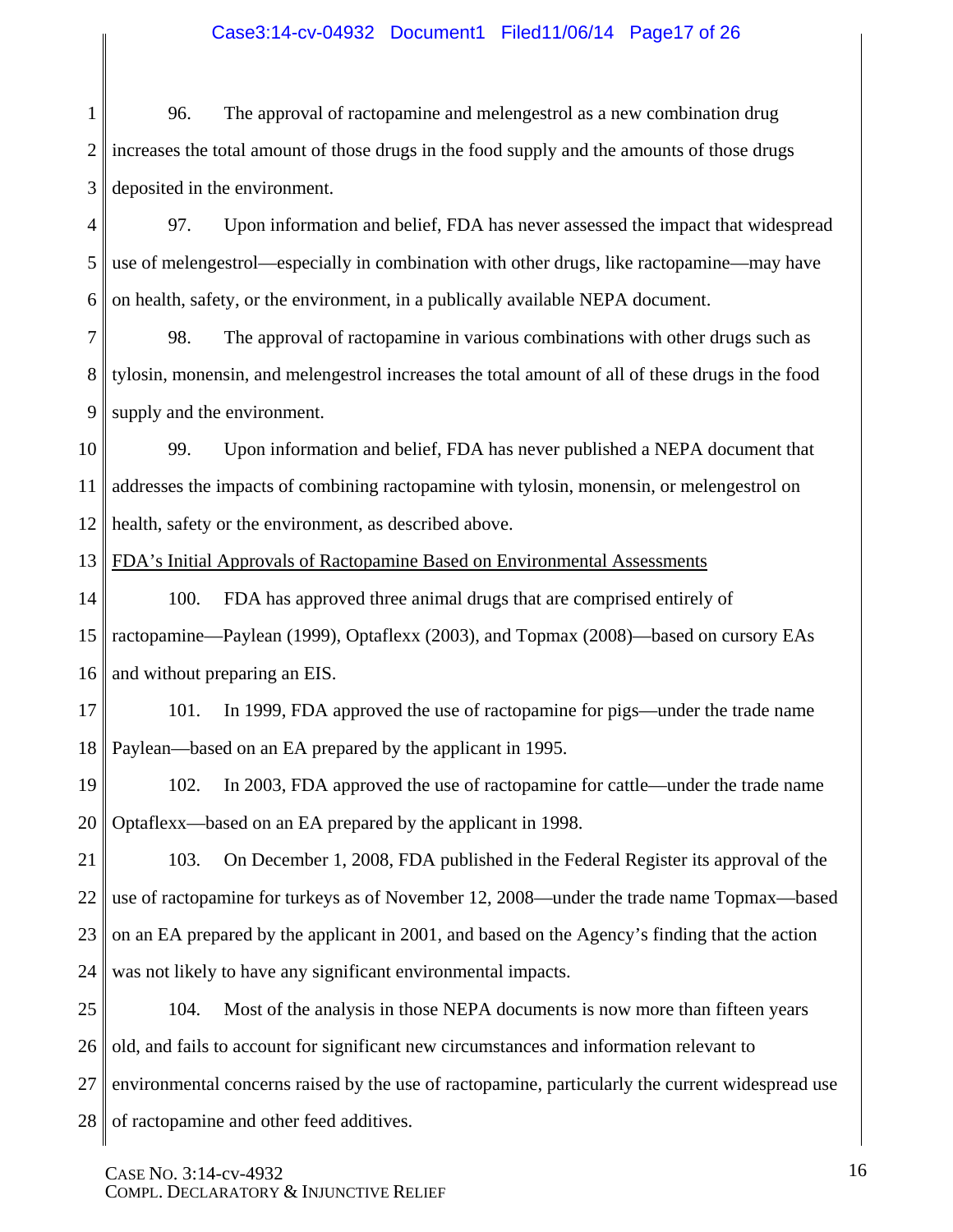#### Case3:14-cv-04932 Document1 Filed11/06/14 Page18 of 26

1 2 3 105. In 1995, as part of the Paylean EA, Elanco estimated the concentration of ractopamine in soil based on pig producers' manure application rates at that time. Pig producers now apply two times more manure per acre than they did in 1998 because of lost cropland.

4 5 6 7 8 9 106. The 2001 FONSI for Optaflexx (ractopamine for cattle) noted "a possible chronic exposure risk from incremental increases in ractopamine hydrochloride from multiple site uses in cattle and swine feed" and "a high amount of uncertainty" about such chronic exposure risks. The 2001 FONSI provides no meaningful analysis of whether the use of ractopamine at cattle, pig, and turkey sites within the same watershed, and indeed throughout the United States, may create cumulatively significant impacts.

10 11 12 13 107. The NEPA documents accompanying the 2008 Topmax approval are similarly flawed. Although dated 2001, the Topmax EA relied upon nationwide turkey population data from 1998. This data was already five years out of date when FDA issued the FONSI in 2003, and ten years old when the Agency approved the drug in 2008.

14 15 16 108. Although the Topmax EA provides 1998 statistics for national turkey populations, the EA is never more granular than the state level. The data is now more than fifteen years out of date.

17 18 19 20 109. The Topmax EA fails to identify basic data to support an environmental analysis. It does not identify the leading turkey-producing state. Thus the EA provides no data that would allow FDA to identify any parklands, habitats, or imperiled species upon which the use of Topmax might have a significant impact as defined by the CEQ regulations.

21 22 23 110. The Topmax EA does not cite the CEQ regulations, much less examine the required intensity factors to determine whether the approval might have a significant environmental impact, and thus require an EIS.

24 25 26 27 111. The Topmax EA identifies potentially serious environmental impacts, but fails to analyze either their context or intensity, as required by NEPA and the CEQ regulations. For example, it notes without further analysis that ractopamine could enter the environment through turkey manure and runoff into aquatic systems. Within two days of eating Topmax, turkeys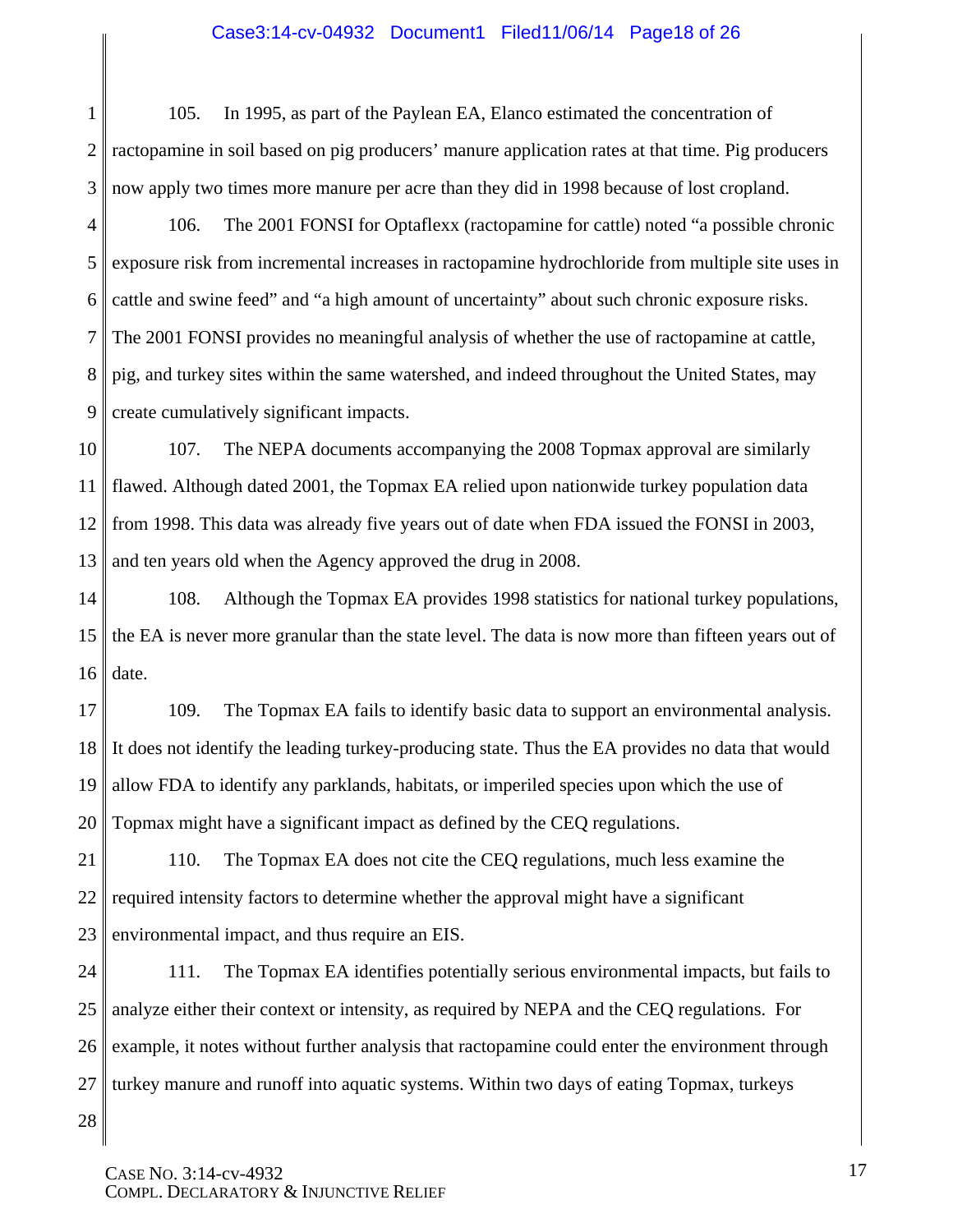1 2 excrete 95% of the administered ractopamine, but the EA provides no meaningful analysis of this data.

3 4 5 6 7 8 9 10 112. The Topmax EA calculates ractopamine soil concentration and potential runoff on the assumption that poultry litter is "mixed into the top 6 inches of soil homogenously" and only at levels optimized for phosphorus uptake. However, EPA states that "[p]oultry litter is normally surface applied" and only occasionally "incorporated into the soil" through tilling. If ractopamine-contaminated poultry litter is surface applied, the concentration of ractopamine in runoff would be much higher than the Topmax EA assumes. The EA makes no attempt to reconcile these issues, or inform the public of the actual environmental impact from surface application and runoff of ractopamine.

11 12 13 113. The Topmax EA also fails to address whether the use of ractopamine at cattle, pig, and turkey sites within the same watershed may create "cumulatively significant impacts" within the meaning of the CEQ regulations.

14 15 16 17 18 19 20 114. Contrary to the FONSI conclusion, the Topmax EA did not provide sufficient data to estimate impacts on any organisms "from the use of ractopamine in turkey alone or from concurrent use of approved products within a single watershed." Aside from a complete lack of state- or watershed-specific turkey population data, the Topmax EA provides zero baseline data regarding the population of pigs and cattle at the national, state, or watershed level. That missing baseline population data is essential to any estimate of potential environmental exposure from combined use at turkey, pig, and cattle facilities.

21 22 23 24 115. Although the U.S. turkey and cattle populations decreased some between 2001 and 2007, the U.S. pig population increased by nearly ten million animals during that time. In 2001 the total population of market-ready U.S. pigs was 51,292,000, by 2003 it was 52,231,000, and by 2008 it was 61,030,000.

25 26 27 28 116. The Topmax EA discusses a single "worst case scenario" for ractopamine environmental impacts to any given watershed, including potential concurrent use of the drug in turkeys, pigs, and cattle in a single watershed. The Topmax EA concludes "of all the uses or combinations of uses of ractopamine in a single watershed, the worst case scenario is one in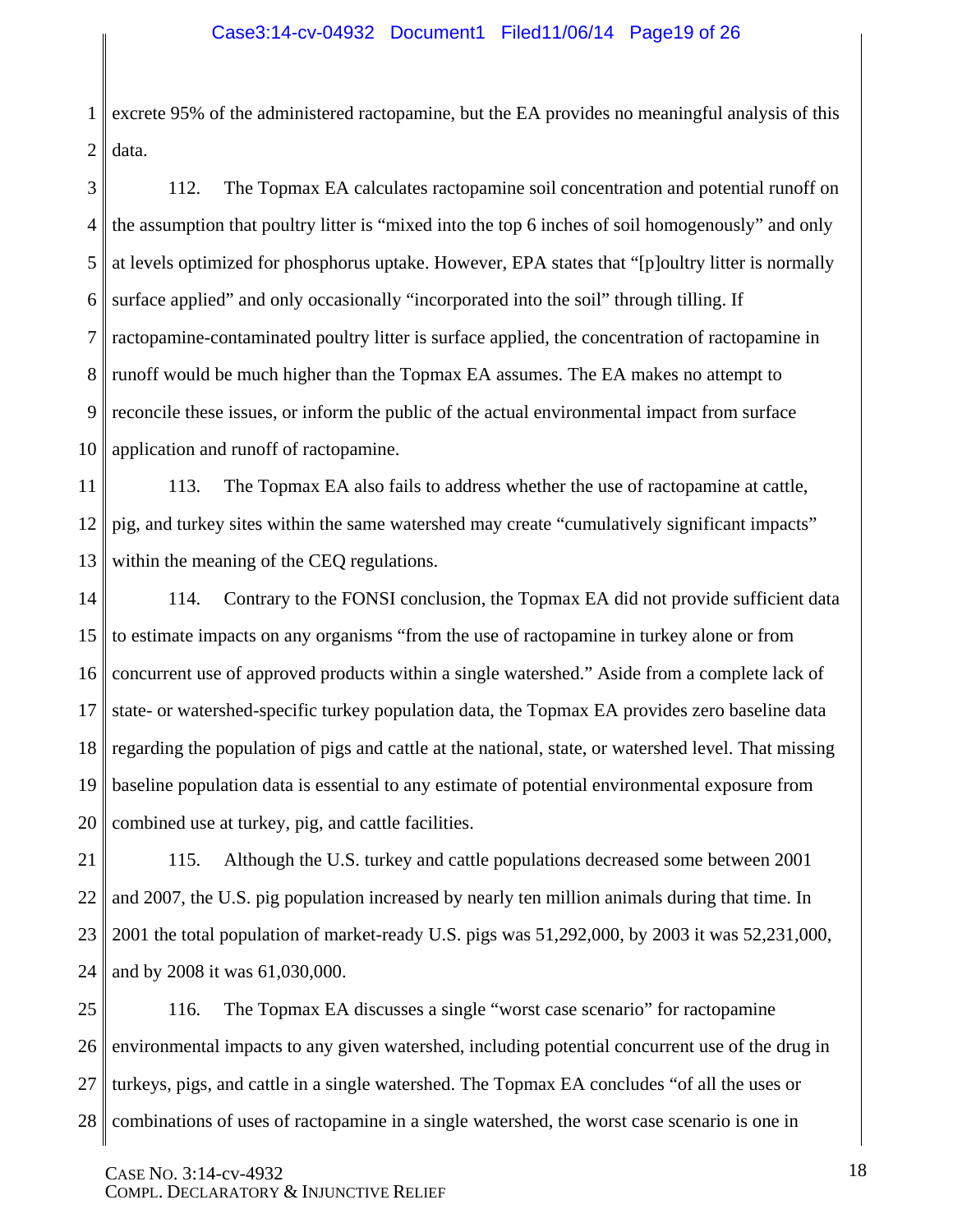# Case3:14-cv-04932 Document1 Filed11/06/14 Page20 of 26

1 2 3 4 which runoff occurs from manure in a swine feedlot." The EA never explains how runoff from a single swine feedlot in a watershed could possibly be worse than concurrent manure mismanagement or spills from several swine feedlots and/or coincident watershed contamination from several swine facilities, several cattle facilities, and several turkey facilities.

5 6 7 8 9 117. The Topmax EA did not consider any alternatives to the proposed action, such as limiting the disposal of ractopamine-contaminated waste or restricting its use in areas that serve as habitat for threatened or endangered species. Instead, the EA states that "[t]he proposed action would not be expected to have any substantial adverse effect on human health or the environment. Therefore, alternatives to the proposed action do not need to be considered."

10 11 12 13 14 118. FDA failed to provide for any public or expert comment on its NEPA analysis for Topmax. FDA approved Topmax in September 2008. Coincident with its publication of the Topmax approval, FDA publicly released an EA prepared by Elanco seven years earlier in November 2001, which was never circulated for public or expert review of any kind. Likewise, FDA did not publically release the FONSI it signed in July 2003 until 2008.

15 FDA's Approval of New Ractopamine-Based Combination Drugs without NEPA Review

16 17 18 119. Since 2008, FDA has approved several new applications for ractopamine and ractopamine combination drugs such as melengestrol, monensin, and tylosin without any NEPA analysis whatsoever.

19 20 21 22 23 24 25 26 27 28 120. The FDA approvals challenged in this case include: • 73 Fed. Reg. 72,714 (Dec. 1, 2008) (new application of ractopamine for turkeys). • 73 Fed. Reg. 75,323 (Dec. 11, 2008) (new application of melengestrol, monensin, tylosin, and ractopamine for heifers fed in confinement for slaughter). • 74 Fed. Reg. 66,914 (Dec. 17, 2009) (new application of tylosin and ractopamine for pigs). • 75 Fed. Reg. 1275 (Jan. 11, 2010) (application of ractopamine for cattle). • 75 Fed. Reg. 5887 (Feb. 5, 2010) (new application of monensin and ractopamine for turkeys).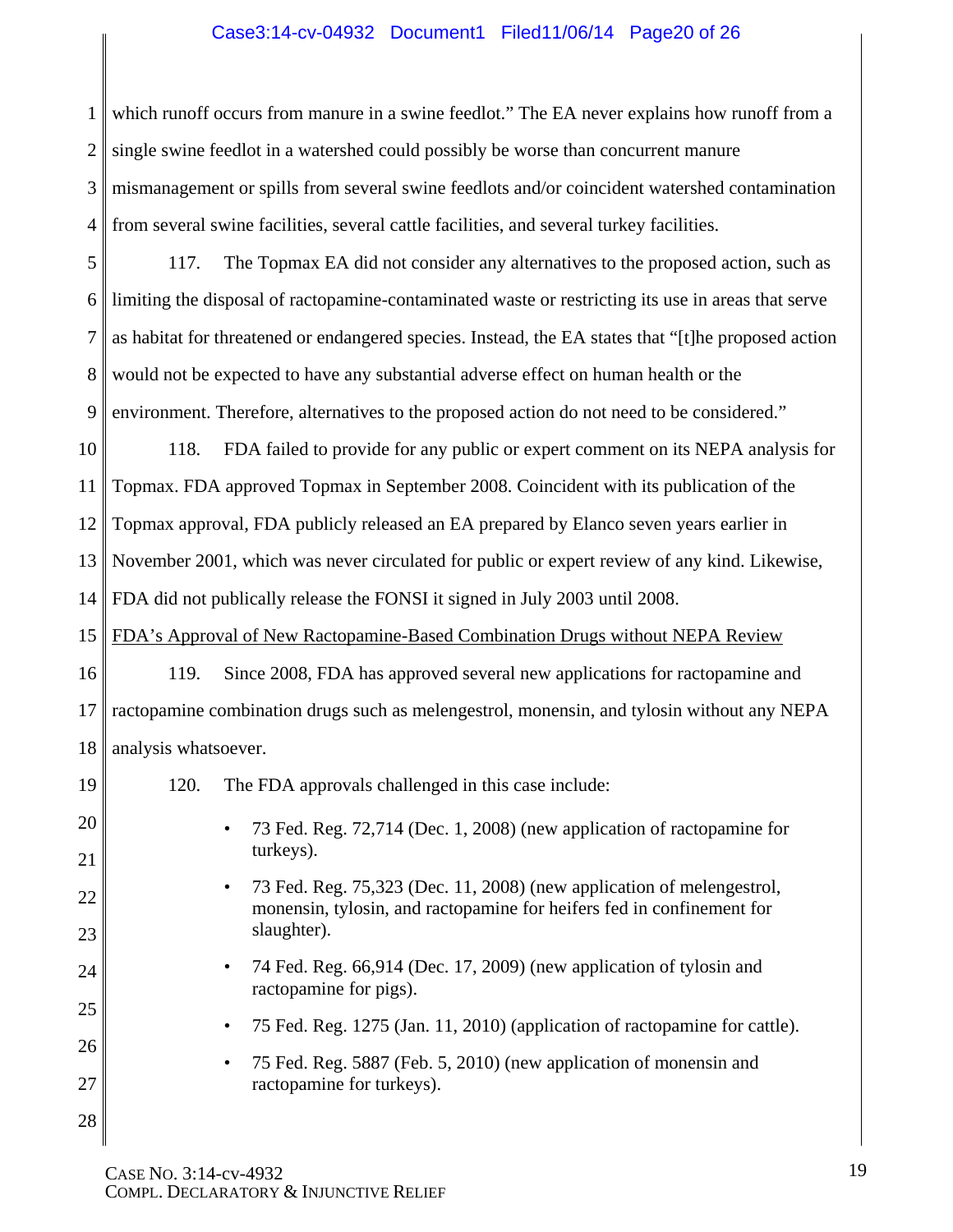|                     | Case3:14-cv-04932 Document1 Filed11/06/14 Page21 of 26                                                                                                                                                                          |  |  |  |  |
|---------------------|---------------------------------------------------------------------------------------------------------------------------------------------------------------------------------------------------------------------------------|--|--|--|--|
| 1                   | 75 Fed. Reg. 20,917 (Apr. 22, 2010) (new application of monensin,<br>$\bullet$<br>melengestrol, and ractopamine for heifers fed in confinement for slaughter).                                                                  |  |  |  |  |
| $\overline{c}$<br>3 | 75 Fed. Reg. 54,019 (Sept. 3, 2010) (new application of monensin, USP,<br>٠<br>tylosin, and ractopamine for cattle fed in confinement for slaughter).                                                                           |  |  |  |  |
| $\overline{4}$<br>5 | 78 Fed. Reg. 63,870 (Oct. 25, 2013) (generic versions of NADA 140–863<br>[ractopamine hydrochloride Type A medicated articles for pigs] and NADA<br>141-221, [ractopamine hydrochloride Type A medicated articles for cattle]). |  |  |  |  |
| 6                   | 79 Fed. Reg. 37,617 (Jul. 2, 2014) (generic versions of several previous<br>٠<br>name-brand ractopamine-based combination drugs).                                                                                               |  |  |  |  |
| 7<br>8              | 79 Fed. Reg. 44,277 (Jul. 31, 2014) (generic versions of several previous<br>٠<br>name-brand ractopamine-based combination drugs).                                                                                              |  |  |  |  |
| 9<br>10             | 79 Fed. Reg. 53,134 (Sept. 8, 2014) (generic versions of several previous<br>٠<br>name-brand ractopamine-based combination drugs).                                                                                              |  |  |  |  |
| 11                  | 121.<br>For each approval, FDA relied on a "categorical exclusion" that consisted in its                                                                                                                                        |  |  |  |  |
| 12                  | entirety of the following two sentences: "The agency has determined under 21 CFR 25.33 that                                                                                                                                     |  |  |  |  |
| 13                  | these actions are of a type that do not individually or cumulatively have a significant effect on                                                                                                                               |  |  |  |  |
| 14                  | the human environment. Therefore, neither an environmental assessment nor an environmental                                                                                                                                      |  |  |  |  |
| 15                  | impact statement is required." Among the approvals discussed herein, there are only minor,                                                                                                                                      |  |  |  |  |
| 16                  | non-substantive changes to this wording.                                                                                                                                                                                        |  |  |  |  |
| 17                  | FDA did not adequately explain how the approvals fit within the enumerated<br>122.                                                                                                                                              |  |  |  |  |
| 18                  | categorical exclusions of Section 25.33 of the Code of Federal Regulations. 21 C.F.R.                                                                                                                                           |  |  |  |  |
| 19                  | 123.<br>The approval of generic versions of ractopamine-based animal drugs—including                                                                                                                                            |  |  |  |  |
| 20                  | combinations with drugs such as tylosin, monensin, or melengestrol—increases the total amount                                                                                                                                   |  |  |  |  |
| 21                  | of all of these drugs deposited into the food supply and the environment.                                                                                                                                                       |  |  |  |  |
| 22                  | A categorical exclusion of "[a] combination of previously approved animal drugs"<br>124.                                                                                                                                        |  |  |  |  |
| 23                  | is only appropriate "if the action does not increase the use of the drug." 21 C.F.R. $\S 25.33(a)(2)$ .                                                                                                                         |  |  |  |  |
| 24                  | Elanco originally represented to FDA in 1995 that ractopamine would be fed to at<br>125.                                                                                                                                        |  |  |  |  |
| 25                  | most 30% of 77 million American pigs (23,100,000 pigs per year). Today approximately 60% of                                                                                                                                     |  |  |  |  |
| 26                  | 60.1 million American pigs are fed ractopamine (36,060,000 pigs per year).                                                                                                                                                      |  |  |  |  |
| 27                  |                                                                                                                                                                                                                                 |  |  |  |  |
| 28                  |                                                                                                                                                                                                                                 |  |  |  |  |

CASE NO. 3:14-cv-4932 COMPL. DECLARATORY & INJUNCTIVE RELIEF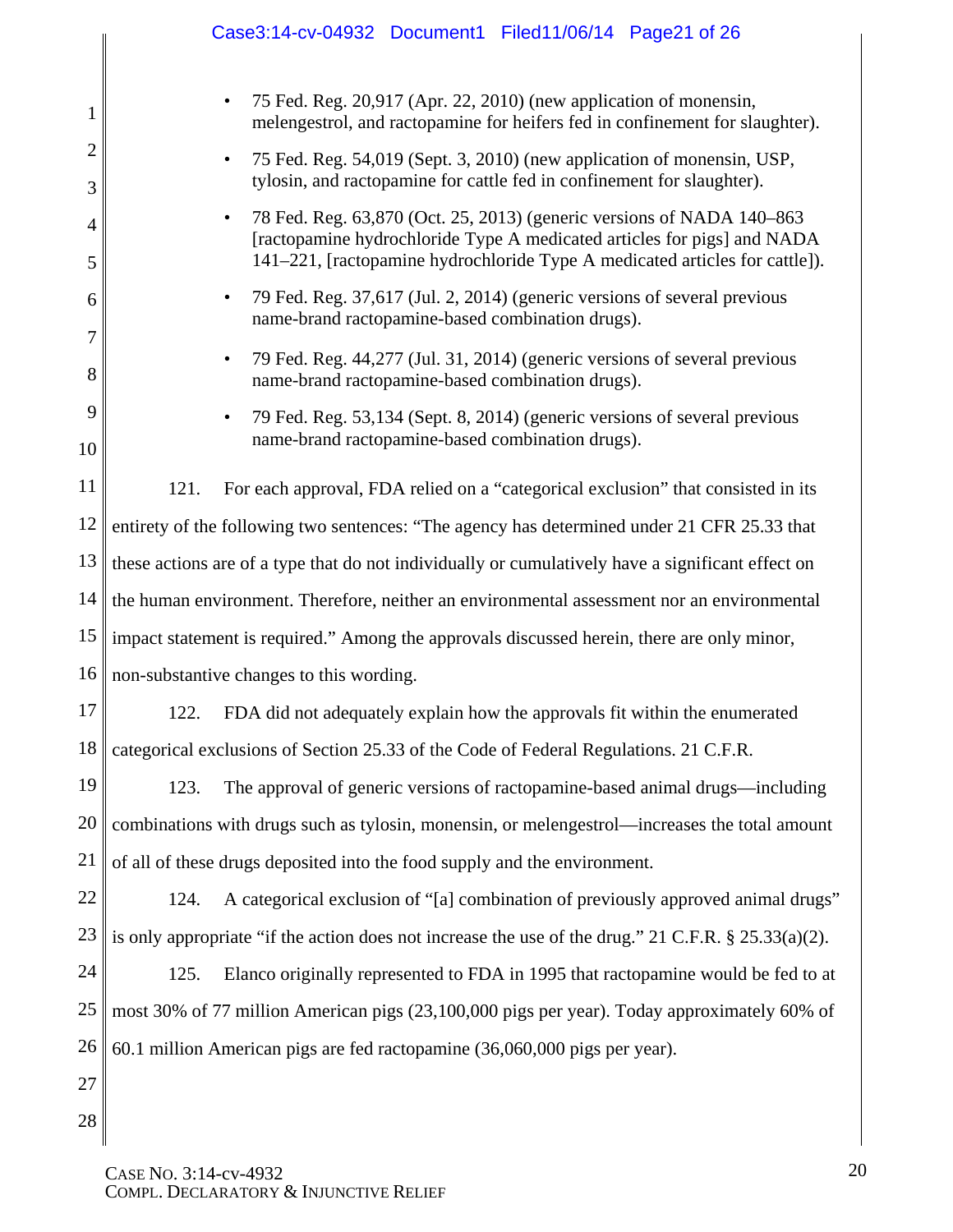## Case3:14-cv-04932 Document1 Filed11/06/14 Page22 of 26

1 2 3 126. For all of the approvals, FDA did not consider in the Federal Register notices whether the approvals would increase the use of ractopamine. Nor did the agency conclude that any of the approvals would "not increase the use of the drug."

4 5 6 127. Under CEQ regulations, categorical exclusions may only apply to actions "which do not individually or cumulatively have a significant effect on the human environment." 40 C.F.R. § 1508.4.

7 8 128. FDA never explained in the Federal Register notices for these approvals why they would not cumulatively effect the human environment.

9 10 11 129. None of the FDA's decisions explain whether there were "extraordinary circumstances" indicating that the approvals may significantly affect the quality of the human environment, and thus require "at least an EA." 21 C.F.R. § 25.21.

12

## **FIRST CLAIM FOR RELIEF**

13 **FDA unlawfully approved Topmax in violation of NEPA and the APA.** 

14 15 130. Plaintiffs reallege and incorporate by reference all prior paragraphs, as though fully alleged herein.

16 17 131. FDA's 2008 approval of Topmax is a major federal action that requires compliance with NEPA, and is subject to judicial review under the APA. 5 U.S.C. § 704.

18 19 20 132. NEPA requires agencies to consider both context and intensity to explain why a proposed action will not have a significant effect on the human environment. 40 C.F.R. § 1508.27.

21 22 23 24 25 26 133. FDA did not take the requisite "hard look" required by NEPA. FDA failed to consider the impacts of its approval in both context and intensity. The Topmax EA only considers Topmax's potential impacts at feedmills and Topmax use sites. It never considers the potential national human health and safety impacts, despite significant risk and concern of such impacts. Further, FDA never considered any of the factors required by agencies to determine the intensity of a proposed action's environmental impacts.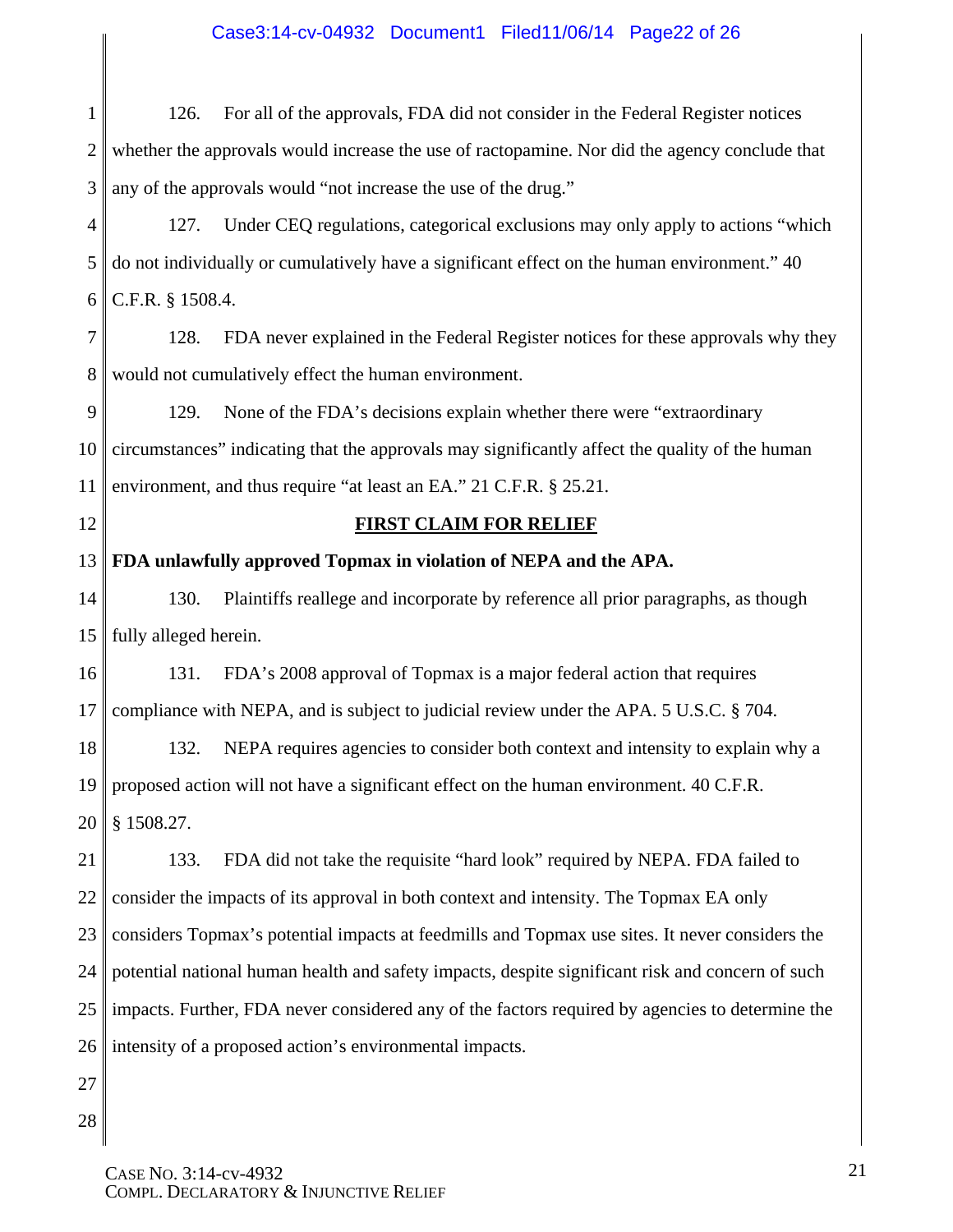#### Case3:14-cv-04932 Document1 Filed11/06/14 Page23 of 26

1 2 3 134. NEPA requires agencies to "rigorously explore and objectively evaluate" any reasonable alternatives to the proposed action. *Id.* § 1502.14(a); 42 U.S.C. § 4332(2)(E). The Topmax EA and 2003 FONSI failed entirely to consider alternatives to the proposed action.

4 5 6 135. NEPA requires public participation in all aspects of the NEPA process. 42 U.S.C. § 4332(2)(C); 40 C.F.R § 1500.1(b). FDA undertook the approval of Topmax, the Topmax EA, and FONSI without any public participation.

7 8 9 10 11 136. Alternatively, NEPA imposes a continuing duty on agencies to supplement previous environmental analysis and documentation. Agencies must prepare supplemental environmental analysis if "there are significant new circumstances and information relevant to environmental concerns and bearing on the proposed actions or its impacts." 40 C.F.R. § 1502.9(c)(1)(ii); 21 C.F.R. § 25.42(c).

12 13 14 15 137. FDA failed to at least prepare a supplemental EA in light of significant new circumstances that arose since Elanco first produced the Topmax EA in 2001. FDA failed to even evaluate whether significant new concerns existed that would require supplemental environmental analysis.

16 17 18 19 138. FDA's decision to approve Topmax was therefore arbitrary and capricious, an abuse of discretion, and otherwise not in accordance with NEPA, 42 U.S.C. § 4332, and without observance of procedures required by law in violation of the APA, 5 U.S.C. §§ 701-706, and must be set aside.

20

#### **SECOND CLAIM FOR RELIEF**

21 22 **FDA violated NEPA by approving applications for ractopamine-based combination drugs without any NEPA review.** 

23 24 139. Plaintiffs reallege and incorporate by reference all prior paragraphs, as though fully alleged herein.

25 26 140. FDA's approvals of ractopamine-based combination animal drugs since December 11, 2008 are agency actions subject to judicial review under the APA. 5 U.S.C. § 704.

27 28 141. FDA approved ractopamine-based combination animal drugs since December 11, 2008 in violation of NEPA because the agency did not prepare an EIS or EA and FONSI for each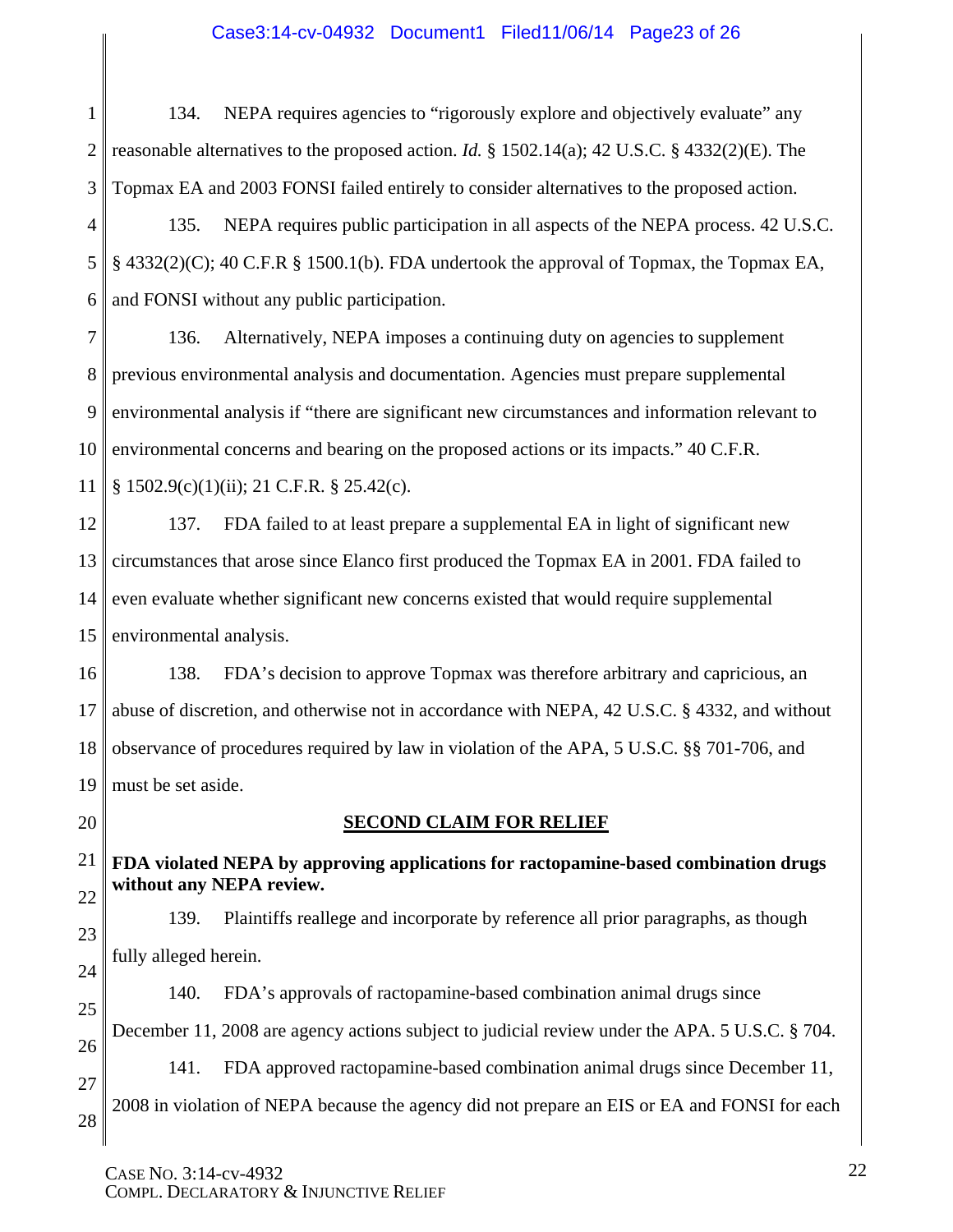#### Case3:14-cv-04932 Document1 Filed11/06/14 Page24 of 26

1 2 proposed action, and because the agency unlawfully relied upon categorical exclusions for those approvals.

3 4 5 6 142. A categorical exclusion from NEPA review is only appropriate "if the action does not increase the use of the drug." 21 C.F.R. § 25.33(a). FDA failed to adequately explain why the approvals would not increase the use of the drugs at issue. Because the drugs, by design, increase meat production, their approvals will necessarily result in increased use.

7 8 9 10 11 12 143. FDA regulations require at least an EA for any action that would normally be categorically excluded if that action potentially affects endangered or other protected species. 21 C.F.R. § 25.21. FDA never explained how it applied categorical exclusions to these combination drugs despite substantial evidence that ractopamine is moderately toxic to plants and slightly toxic to aquatic invertebrates. FDA never addressed the at least ninety-eight threatened and endangered species that have critical habitat in ractopamine use areas.

13 14 15 16 144. FDA may not rely on a categorical exclusion if extraordinary circumstances indicate that an action may significantly affect the quality of the human environment. *Id.* CEQ regulations require an agency to consider ten intensity factors to make this determination. 40 C.F.R. § 1508.27(b).

17 18 19 20 21 22 23 145. The facts outlined above indicate that FDA made these approvals despite evidence that the drugs at issue may significantly affect the quality of the human environment. Specifically, these facts indicate that these approvals may have adverse or beneficial impacts; public health or safety impacts; unique geographical impacts; highly controversial effects; highly uncertain risks; precedential effects; cumulatively significant impacts; adverse effects on threatened and endangered species or their habitat; and effects that threaten violations of environmental laws. *Id.*

24 25 26 146. FDA failed to consider the CEQ significance intensity factors and failed to explain why they did not apply. The Agency's decisions never even addressed whether these facts rendered the approvals ineligible for invocation of a categorical exclusion.

27 28 147. Alternatively, NEPA imposes a continuing duty on agencies to supplement previous environmental analysis and documentation. Agencies must prepare supplemental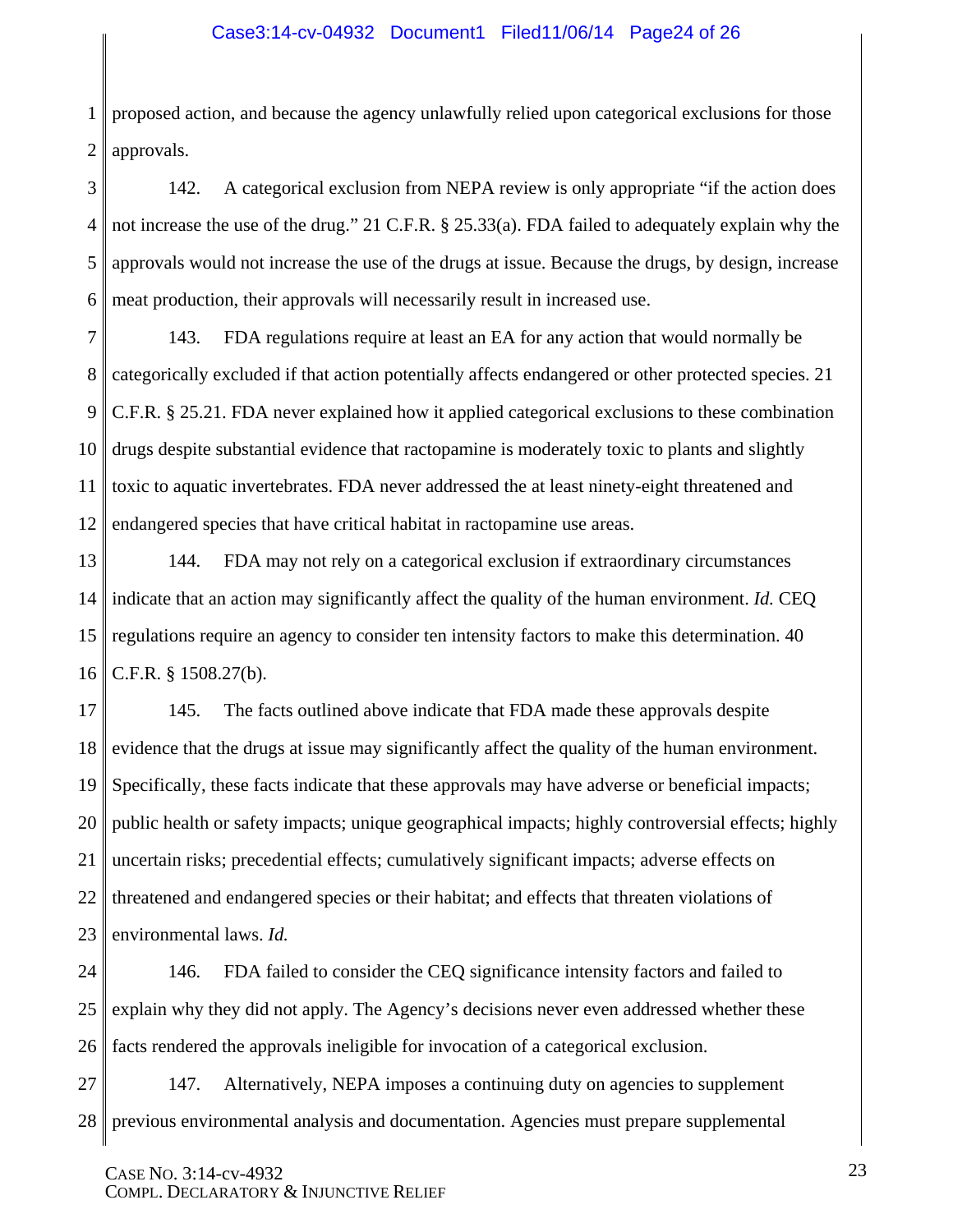# Case3:14-cv-04932 Document1 Filed11/06/14 Page25 of 26

| 1              | environmental analysis if "there are significant new circumstances and information relevant to |  |  |  |  |
|----------------|------------------------------------------------------------------------------------------------|--|--|--|--|
| $\overline{2}$ | environmental concerns and bearing on the proposed actions or its impacts." 40 C.F.R.          |  |  |  |  |
| 3              | $§ 1502.9(c)(1)(ii); 21 C.F.R. § 25.42(c).$                                                    |  |  |  |  |
| 4              | 148.<br>FDA failed to at least prepare supplemental EAs in light of significant new            |  |  |  |  |
| 5              | circumstances that arose since the original approvals and EAs and the time FDA issued FONSIs   |  |  |  |  |
| 6              | for these ractopamine-based combination drugs. FDA failed to even evaluate whether significant |  |  |  |  |
| 7              | new concerns existed that would require supplemental environmental analysis.                   |  |  |  |  |
| 8              | FDA's approvals were therefore arbitrary and capricious, an abuse of discretion<br>149.        |  |  |  |  |
| 9              | and not in accordance with NEPA, 42 U.S.C. § 4332, and without observance of procedures        |  |  |  |  |
| 10             | required by the APA, 5 U.S.C. §§ 701-706, and must be set aside.                               |  |  |  |  |
| 11             | <b>PRAYER FOR RELIEF</b>                                                                       |  |  |  |  |
| 12             | WHEREFORE, Plaintiffs request that the Court:                                                  |  |  |  |  |
| 13             | Declare that FDA's failure to comply with NEPA and the CEQ regulations before<br>1.            |  |  |  |  |
| 14             | approving ractopamine-based animal drugs violates NEPA and the APA.                            |  |  |  |  |
| 15             | 2.<br>Vacate and remand FDA's decisions to approve ractopamine-based animal drugs              |  |  |  |  |
| 16             | without compliance with NEPA and the CEQ regulations.                                          |  |  |  |  |
| 17             | 3.<br>Issue preliminary and permanent injunctive relief barring the use of                     |  |  |  |  |
| 18             | ractopamine-based animal drugs until FDA complies with NEPA;                                   |  |  |  |  |
| 19             | Award Plaintiffs fees, expenses, and costs pursuant to the Equal Access to Justice<br>4.       |  |  |  |  |
| 20             | Act, 28 U.S.C. § 2412(d).                                                                      |  |  |  |  |
| 21             | 5.<br>Grant Plaintiffs such further relief as is proper, just, and equitable.                  |  |  |  |  |
| 22             |                                                                                                |  |  |  |  |
| 23             | DATED: November 6, 2014, in San Francisco, California.                                         |  |  |  |  |
| 24             |                                                                                                |  |  |  |  |
| 25             | /s/ Paige M. Tomaselli<br>PAIGE M. TOMASELLI (State Bar No. 237737)                            |  |  |  |  |
| 26             | ZACHARY T. MARKER (State Bar No. 294538)                                                       |  |  |  |  |
| 27             | Center for Food Safety<br>303 Sacramento Street, 2nd Floor                                     |  |  |  |  |
| 28             | San Francisco, CA 94111                                                                        |  |  |  |  |